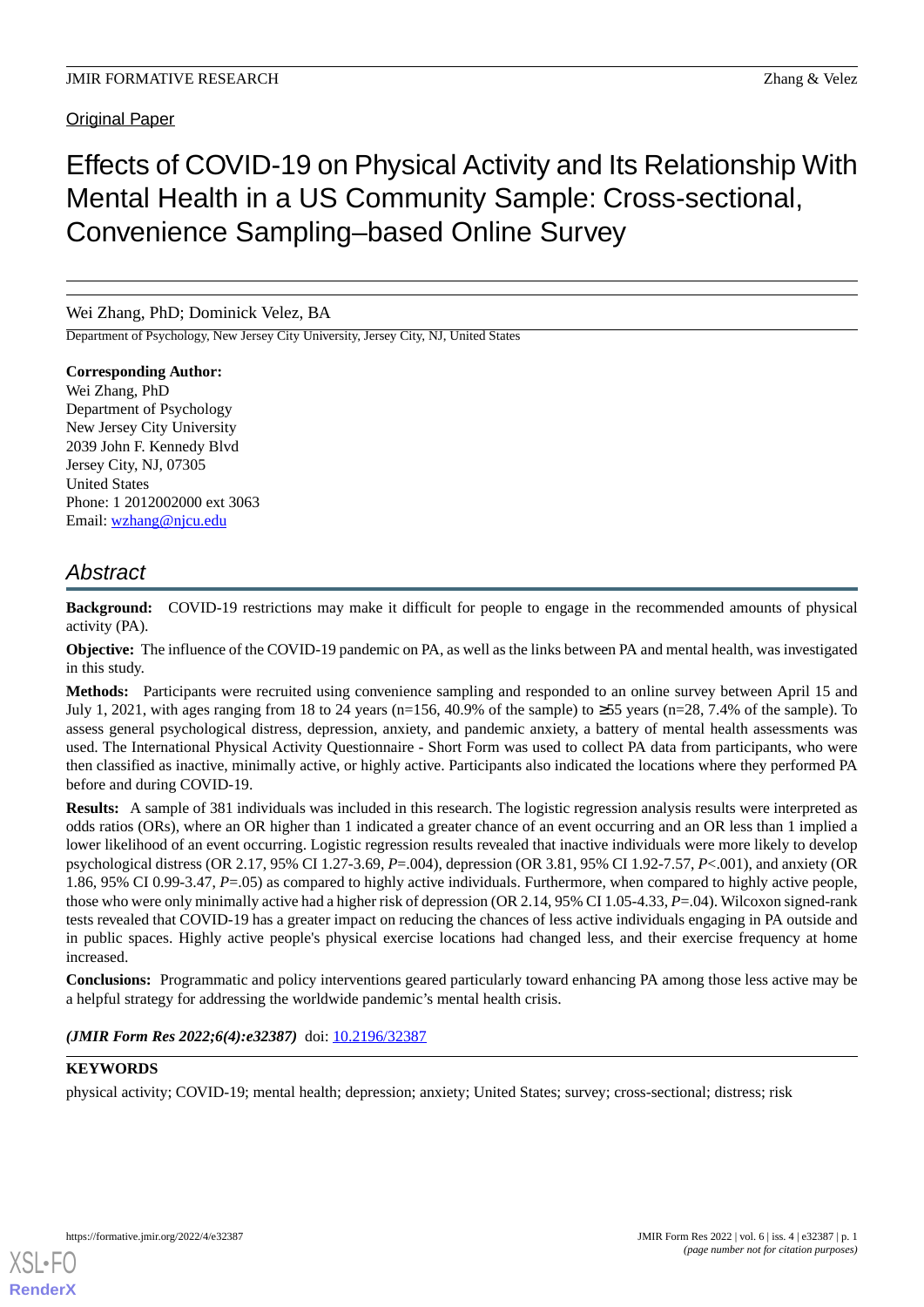# *Introduction*

### **Background**

The current COVID-19 pandemic has swept the world since the first confirmed case in Wuhan, China. COVID-19 is characterized by rapid transmission via droplets or close contact between humans. In the United States, over 33 million COVID-19 cases were reported as of July 1, 2021. Due to a lack of suitable treatments and vaccinations during the early stages of the pandemic, most countries adopted World Health Organization (WHO)-recommended protocols. Individuals worldwide were advised to stay at home and avoid contact with anyone who was not a close family member. Several studies have been published in recent months on the effects of COVID-19-related restrictions on psychological well-being, physical activity (PA), and general life satisfaction [\[1-](#page-14-0)[9\]](#page-15-0). Although these self-quarantine methods were critical in reducing the spread of COVID-19, they may have limited people's capacity to engage in sufficient amounts of PA to preserve health and avoid illness.

During the pandemic, people worldwide were urged to stay at home and avoid contact with others. Businesses, organizations, and institutions, for example, encouraged their workers to work from home to ensure their own safety. People who worked from home had fewer opportunities to interact with coworkers and participate in fewer PAs, such as walking between meeting locations [[10\]](#page-15-1). Students were no longer allowed to participate in school-based PA, such as physical education classes or walking to and from transportation, as they moved to online learning. The majority of team sports, league training, and games were canceled. Due to lockdowns and other restrictions, people found it impossible to access gyms, parks, and other places where they might exercise. Although prepandemic PA levels were already insufficient for many, pandemic management efforts are likely to have had the unintended consequence of further lowering PA. Early investigations did, in fact, show a substantial decrease in PA levels since the pandemic began [\[11\]](#page-15-2).

The relationship between the COVID-19 restrictions and PA may be particularly significant, given that frequent and considerable physical exercise is essential for health and well-being in general [[12\]](#page-15-3). Exercise has a main effect in treating depression [[13,](#page-15-4)[14](#page-15-5)]. Physical inactivity, in contrast, has both acute and long-term negative psychological consequences, as well as negative effects on people's metabolic, vascular, and immune systems across a wide range of age groups, races, genders, health conditions, and body shapes [\[15](#page-15-6)]. To maintain psychological and physical well-being during the pandemic, WHO recommended that people engage in physical exercise, particularly while in self-quarantine.

According to a study performed in the United States during the early stages of the COVID-19 pandemic in April 2020, participants reporting decreased PA experienced higher depression, loneliness, and stress [\[16](#page-15-7)]. Similarly, research conducted in April 2020 on adults in Italy and Australia revealed that participants reporting decreased PA following the pandemic were more likely to have negative psychological health and well-being [[6,](#page-14-1)[17\]](#page-15-8). Research conducted on Canadian participants

 $XSI - F($ **[RenderX](http://www.renderx.com/)** from April to May 2020 revealed that those who were more physically active had better mental health and those who became more active or who had more PAs in the outdoors had less anxiety [\[18](#page-15-9)]. A survey study conducted between 2015 and 2020 discovered that during the pandemic in 2020, there was a significant decline in PA and mental health among college students, while PA did not appear to protect against deterioration in mental health, with participants drawn from a large northeastern US university and predominately females and non-Hispanic Whites [[1\]](#page-14-0). In a rapid systematic review of COVID-19 research on physical exercise and depression and anxiety, the authors indicated there were methodological weaknesses in some of the studies, such as the use of unvalidated instruments and failure to provide standardized statistics [[5\]](#page-14-2). Furthermore, since most of previous research was performed shortly after the pandemic outbreak [[3\]](#page-14-3), a new study of PA and its relationship with psychological health may be needed to generate further findings after the effect of a year-long pandemic restriction.

#### **Aims of This Study**

In sum, there have been few up-to-date studies on the impact of pandemic restrictions on physical exercise and their connections to mental health. This research investigated whether physical exercise is linked to a decrease in anxiety and depression. In addition, we investigated whether there were any changes in the locations of participants' PA before the COVID-19 outbreak and during the pandemic.

# *Methods*

### **Participants and Procedure**

Data were collected via an online, anonymous survey via Qualtrics from April 15 to July 1, 2021. The study used convenience sampling to recruit individuals aged 18 years and above from a public university campus community located in the metropolitan region of New Jersey, United States. The research was publicized to the university community, including students, faculty, and staff, through email, flyers, and campus announcements. The completed questionnaire was submitted by 381 respondents. The questionnaire included questions about demographics, lifestyle, and socioeconomic position, as well as key variables examined, such as mental health and PAs. The data provided here were centered on factors associated with changes in physical and mental well-being. Participants would enter the draw for a \$50 gift card by providing their email addresses. As an added precaution, a range of security mechanisms in Qualtrics and a human check were implemented in the survey for removing potential bots and preventing multiple submissions.

### **Ethics Approval**

Before taking the survey, participants provided their electronic informed consent. Participants had the right to agree or refuse to participate in the research and withdraw at any time. The research was approved by the university's institutional review board (IRB).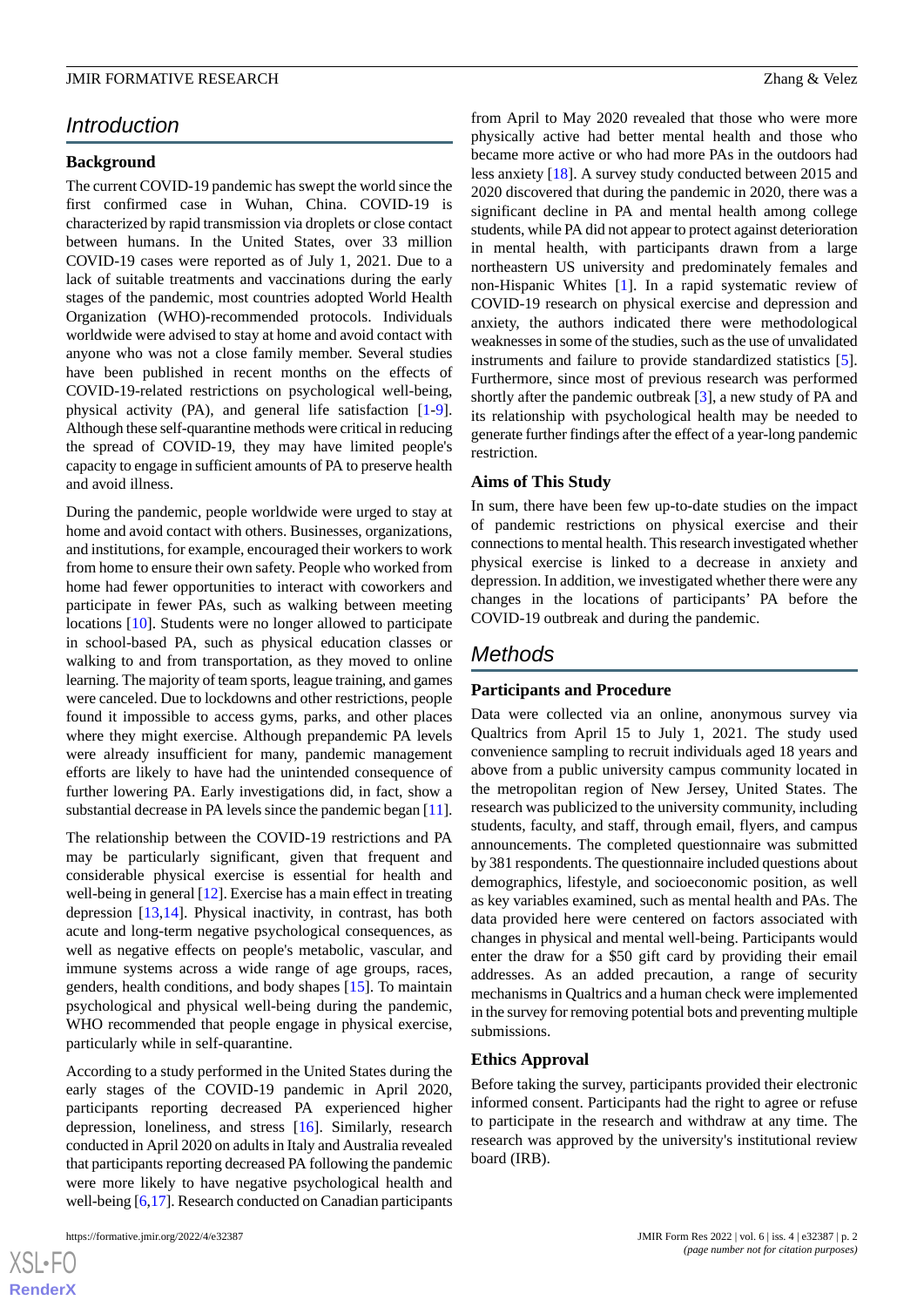### **Measurements**

# *Mental Health Problems (Psychological Distress, Depression, and Anxiety)*

A broad and well-validated 4-item Patient Health Questionnaire (PHQ-4) was used to measure psychological distress [\[19](#page-15-10),[20\]](#page-15-11). The PHQ-4 includes 2 items that assess depressive symptoms ("feeling down, depressed or hopeless," "little interest or pleasure in doing things") and 2 items that assess anxiety ("feeling nervous, anxious, or on edge," "not being able to stop or control worrying"). The questionnaire begins with the broad question, "Over the last 2 weeks, how often have you been bothered by the following problems?" Participants rate the number of times these problems have bothered them on a 4-point scale of 0 (*not at all*), 1 (*several days*), 2 (*more than half the days*), or 3 (*nearly every day*). The total score for the PHQ-4 ranges from 0 to 12, with higher scores indicating more symptoms of psychological distress. Following established protocols, the total score was transformed into 4 categories, which indicated various psychological distress levels: *none-to-minimal* (≤2), *mild* (3-5), *moderate* (6-8), and *severe* (9-12).

The PHQ-4 can be divided into 2 ultrabrief screening scales [[21](#page-15-12)[,22](#page-15-13)]: the 2-item Generalized Anxiety Disorder (GAD-2) scale for screening anxiety disorders and the PHQ-2 for screening depression disorders [\[23](#page-15-14),[24\]](#page-15-15). PHQ-2 and GAD-2 subscales have values ranging from 0 to 6, with higher scores suggesting more symptoms of depression and anxiety. A subscale score of 3 suggests a cut-off point between the normal range and probable clinical depression or anxiety disorder [[20\]](#page-15-11). Using a cut-off value of 3, the PHQ-2 and GAD-2 scales were converted into binary variables, indicating a greater risk of depression and anxiety.

The PHQ-4 has been evaluated for construct validity in general  $[20,21,25]$  $[20,21,25]$  $[20,21,25]$  $[20,21,25]$  $[20,21,25]$ , and it has been shown to correspond with suitable self-report measures and known demographic risk factors for depression and anxiety. In this research, the PHQ-4 had a Cronbach  $\alpha$  of .88, while the GAD-2 and PHQ-2 subscales had a Cronbach  $\alpha$  of .88 and .83, respectively. The reliabilities were comparable to those of other research that used the same scale in a similar context.

# *Pandemic Anxiety*

A survey item assessing the prevalence of symptoms of physical anxiety linked to the COVID-19 outbreak was used to assess pandemic anxiety [\[26](#page-15-17),[27\]](#page-15-18). The survey question asked participants how often they had physical anxiety symptoms over a certain week, reflecting their COVID-19 experience: "In the past 7 days, have you had physical reactions, such as sweating, trouble breathing, nausea, or a pounding heart, when thinking about your experience with the COVID-19 pandemic?" Participants chose from the following list of options: *rarely or none of the time* (less than 1 day), *some or a little of the time* (1-2 days), *occasionally or a moderate amount of time* (3-4 days), or *most or all of the time* (5-7 days). This question has been modified from the Impact of Event Scale used by the American Psychiatric Association to capture reported physical discomfort following traumatic events. The criteria

used are defined in the *Diagnostic and Statistical Manual of Mental Disorders* as symptoms of posttraumatic stress disorder [[28\]](#page-15-19). Based on previous research, a binary measure was created by keeping the lowest variable level, *rarely or none of the time* (less than 1 day), as 0 and the 3 highest variable levels as 1 [[27\]](#page-15-18).

# *Physical Activity*

The International Physical Activity Questionnaire - Short Form (IPAQ-SF) was used in the assessment of the levels of individuals' PA and had good reliability, as measured [\[29](#page-15-20),[30\]](#page-16-0). This questionnaire asks about PA done in the previous 7 days and details on the frequency and duration spent on 3 distinct levels of PA: vigorous-intensity activity (eg, aerobics), moderate-intensity activity (eg, carrying light load, bicycling at a regular pace), and walking activities. According to the official IPAQ scoring procedure, the participants of the study were classified into 3 different categories of PA (*highly active*, *minimally active*, and *inactive*), with the IPAQ analytic algorithms considering both the total PA volume and the number of days/sessions. Individuals who were highly active surpassed the minimal public health PA guidelines and accumulated enough exercise to maintain a healthy lifestyle. Individuals who were minimally active got the minimum amount of exercise recommended for adults in current public health guidelines but not enough to be highly active. Individuals that were inactive were engaged at the lowest level of PA, meaning they did not fulfil the minimal active requirements.

# *Physical Activity Locations*

Participants were asked to report the frequency of the types of locations they used for PAs before the pandemic and during the COVID-19 outbreak to determine whether the pandemic impacted how individuals engaged in physical exercise. The following options were provided: parks/trails, botanical gardens, recreational sports/intramural facilities, neighborhoods, home-based activities (eg, workouts, housekeeping, fitness video games), fitness facilities (eg, gyms), time outdoors with animals, transportation to the workplace, and the workplace. Participants of the study indicated how often they used each of these locations for PA purposes over a 1-month period, on a scale of 0 (*never*), 1 (*rarely*), 2 (*sometimes*), and 3 (*frequently*), before and during the pandemic. This tool was developed by Michigan State University as part of the PhenxTookit for COVID-19 [[31\]](#page-16-1).

# **Data Analyses**

First, descriptive statistics on the main variables analyzed were reported, and gender differences (female vs male) were examined using chi-square and *t* tests for categorical data and continuous data, respectively. Differences between PA groups were investigated and are reported in [Multimedia Appendix 1](#page-14-4). Second, a series of ordinal and binary logistic regression analyses were conducted to examine the effects of PA (independent variable) on the probability of experiencing mental health issues (dependent variables), considering potential confounders (age, gender, education, marital status, smoking, and ethnicity) [[32](#page-16-2)[-35](#page-16-3)]. Dependent variables included psychological distress (categorical data), depression (binary data), anxiety (binary data), and pandemic anxiety (binary data).

 $XS$  $\cdot$ FC **[RenderX](http://www.renderx.com/)**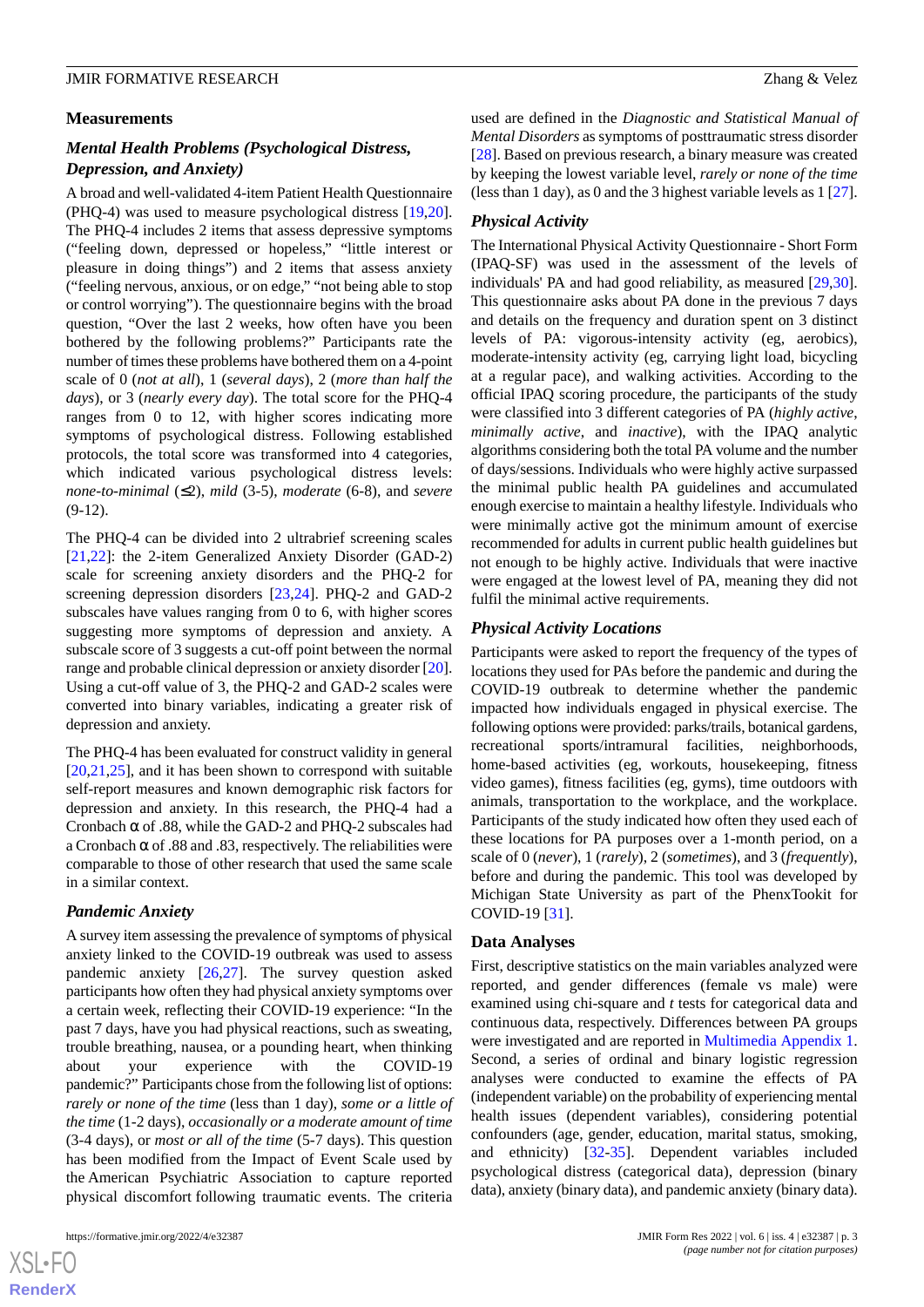The results of the logistic regression analyses were presented as odds ratios (ORs) and their 95% CIs [\[36](#page-16-4)]. Third, we used Wilcoxon signed-rank tests to explore changes in the locations of participants'PA between the pre-COVID-19 period and the COVID-19 period by different PA groups. Effect sizes were reported for the relevant statistics.

Participants were given the option of stopping the survey at any time or skipping a question if they did not feel comfortable answering it. Following the cleanup of missing and irregular data, there were a small number of participants lacking PA data (n=51, 13.4%) due to unanswered questions on the scale. For PA location data, missing data varied from 0.3% to 3.9%. The percentage of missing data for questions related to pandemic anxiety was 0.3%. Many sociodemographic variables (eg, gender, education, ethnicity, marital status) had missing data ranging from 0.3% to 1.6%. There was no difference in demographic distribution between individuals with missing data and those with full data. Missing data were preserved in the analysis sample and deleted pairwise. All analyses were accomplished with SPSS Statistics version 27.

# *Results*

### **Sample Characteristics**

[Table 1](#page-4-0) presents the sociodemographic and health characteristics of the sample. There were 287 (75.9%) females, 88 (23.3%) males, and 3 (0.8%) others. In addition, there were 156 (40.9%)

participants in the 18-24-year age range, 164 (43.0%) in the 25-44-year age range, and 61 (16.0%) in the ≥45-year age range. Over half (n=249, 66.4%) of the participants were single or never married, and 207 (54.5%) of the individuals had a bachelor's degree or above. About half of the participants (n=213, 56.3%) resided either in big cities or small cities. Almost three-quarters (n=278, 73.0%) of the sample reported being employed before COVID-19, while 67 (17.6%) reported having lost their job since the pandemic. The sample was racially diverse, with 41 (10.9%) Asians, 55 (14.6%) Black/Africans, 112 (29.7%) Caucasians, 124 (32.9%) Hispanic/Latino, and 35 (9.3%) others. Most of the participants did not smoke (n=338, 88.9%).

As assessed by the PHQ-4 (mean 4.4, SD 3.6), 134 (35.2%) of the individuals had none-to-mild, 123 (32.3%) had mild, 64 (16.8%) had moderate, and 60 (15.7%) had severe symptoms of psychological distress. In addition, 133 (34.9%) of the participants were likely to suffer from depression, whereas 145 (38.1%) of the individuals had probable anxiety. Nearly a quarter of the sample stated that they were concerned about a pandemic (n=89, 23.4%). Finally, according to the IPAQ-SF, 122 (37.0%) of 330 participants were categorized as inactive, 96 (29.1%) as minimally active, and 112 (33.9%) as highly active.

[Table 2](#page-6-0) depicts that no gender differences were observed for the majority of the variables examined, although females reported greater psychological distress and anxiety and were also less likely to be physically active (all *P*<.05).

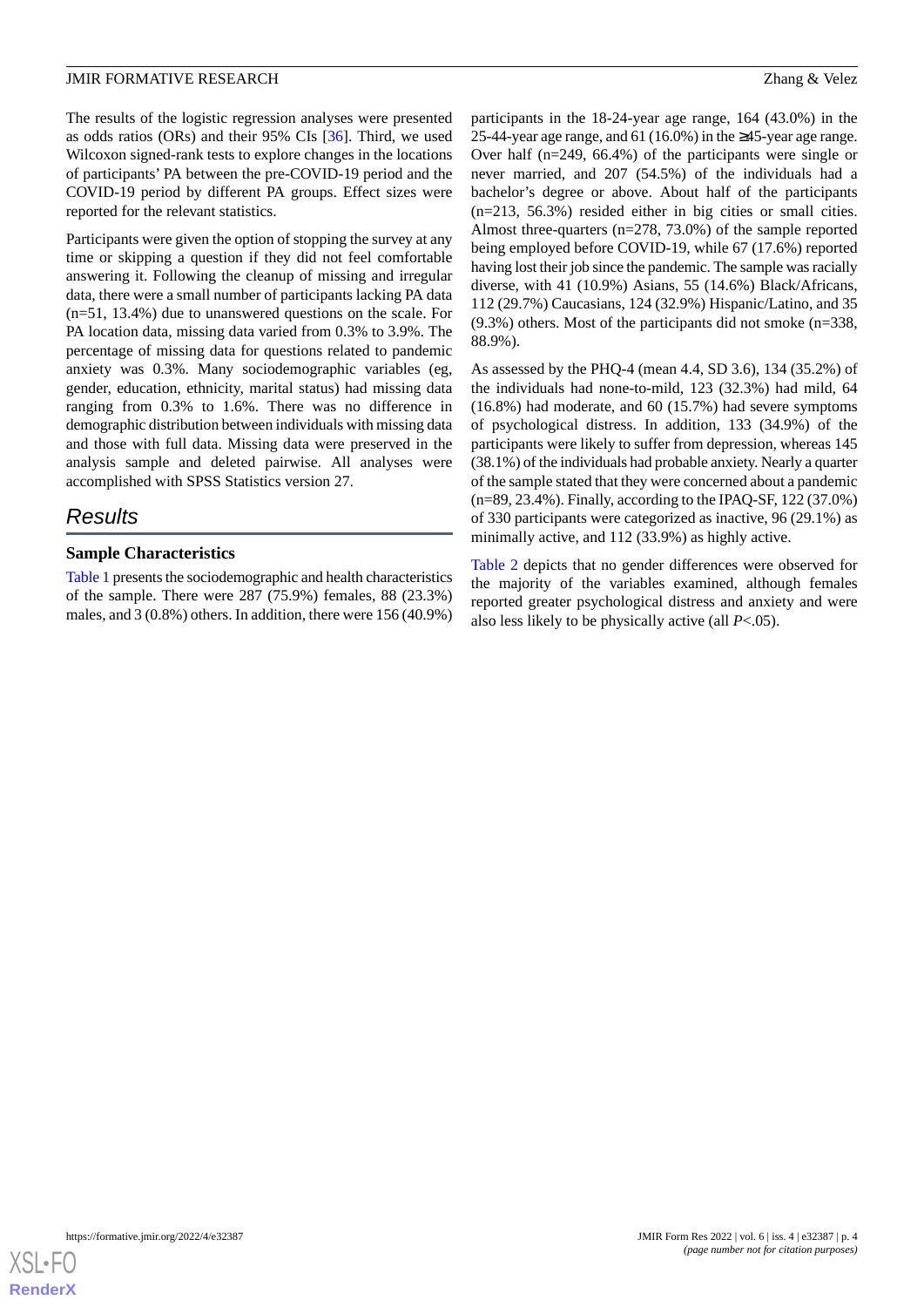<span id="page-4-0"></span>**Table 1.** Sample sociodemographic characteristics.

| Sociodemographic characteristics                              | Participants, n (%) |
|---------------------------------------------------------------|---------------------|
| Age (years; N=381)                                            |                     |
| 18-24                                                         | 156 (40.9)          |
| 25-44                                                         | 164(43.0)           |
| 45-54                                                         | 33(8.7)             |
| 55-64                                                         | 17(4.5)             |
| $\geq 65$                                                     | 11(2.9)             |
| Relationship status (N=375)                                   |                     |
| Single, never married                                         | 249 (66.4)          |
| Married/domestic partnership                                  | 99 (26.4)           |
| Other                                                         | 27(7.2)             |
| <b>Gender (N=378)</b>                                         |                     |
| Male                                                          | 88 (23.3)           |
| Female                                                        | 287 (75.9)          |
| Other                                                         | 3(0.8)              |
| Ethnicity (N=377)                                             |                     |
| Asian                                                         | 41(10.9)            |
| Black/African                                                 | 55 (14.6)           |
| Caucasians                                                    | 112 (29.7)          |
| Hispanic/Latino                                               | 124 (32.9)          |
| Other                                                         | 35(9.3)             |
| Prefer not to say                                             | 10(2.7)             |
| Education (N=380)                                             |                     |
| High school/some high school                                  | 37(9.7)             |
| Some college/associate degree                                 | 136 (35.8)          |
| Bachelor's degree                                             | 114(30.0)           |
| Graduate/professional school                                  | 93 (24.5)           |
| Employment/student status (pre-COVID-19; N=381) <sup>a</sup>  |                     |
| Employed (full-time, part-time, self-employed)                | 278 (73.0)          |
| Student (full-time, part-time)                                | 158 (41.5)          |
| Employment/student status (post-COVID-19; N=381) <sup>a</sup> |                     |
| Still employed/studying but with decreased hours              | 56(14.7)            |
| Still employed/studying but with increased hours              | 35(9.2)             |
| Still employed/studying, moved to remote or hybrid work       | 105(27.6)           |
| Lost job                                                      | 67(17.6)            |
| No change                                                     | 124(32.5)           |
| Household income change (post-COVID-19; N=377)                |                     |
| My household income is more.                                  | 57(15.1)            |
| My household income is less.                                  | 152 (40.3)          |
| My household income is about the same.                        | 168 (44.6)          |
| Living location (N=378)                                       |                     |
| Large city                                                    | 114 (30.2)          |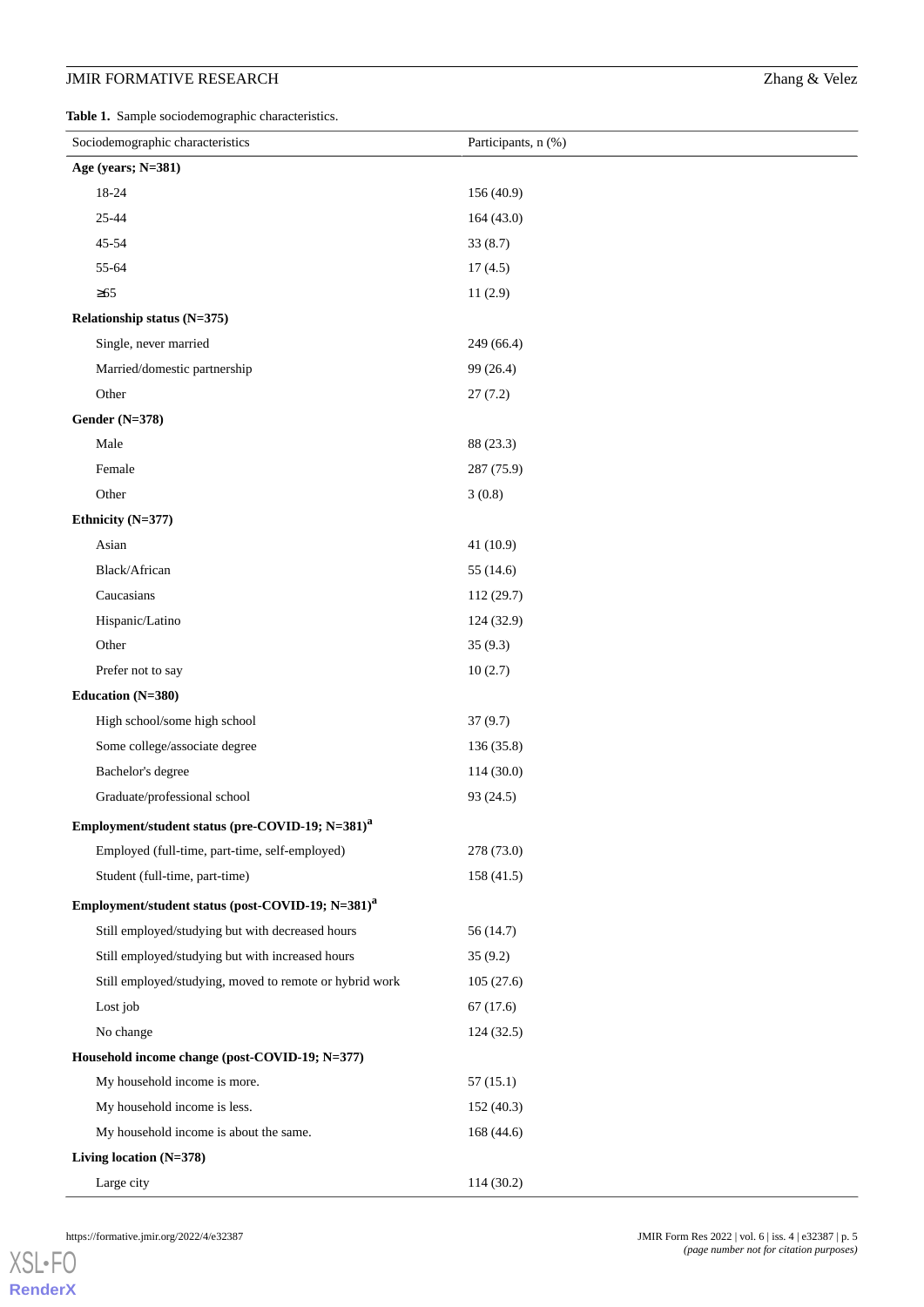| Sociodemographic characteristics                     | Participants, n (%) |
|------------------------------------------------------|---------------------|
| Small city                                           | 99 (26.2)           |
| Suburbs of a large city                              | 59 (15.6)           |
| Town or village                                      | 80 (21.2)           |
| Rural area                                           | 12(3.2)             |
| Don't know                                           | 14(3.7)             |
| Smoking (N=380)                                      |                     |
| No                                                   | 338 (88.9)          |
| Yes                                                  | 42(11.1)            |
| Psychological distress (N=381); mean (SD)=4.4 (3.58) |                     |
| None to mild                                         | 134 (35.2)          |
| Mild                                                 | 123 (32.3)          |
| Moderate                                             | 64(16.8)            |
| Severe                                               | 60(15.7)            |
| Depression score≥3 (N=381); mean (SD)=2.09 (1.94)    |                     |
| Yes                                                  | 133 (34.9)          |
| $\rm No$                                             | 248 (65.1)          |
| Anxiety score≥3 (N=381); mean (SD)=2.35 (1.96)       |                     |
| Yes                                                  | 145 (38.1)          |
| No                                                   | 236 (61.9)          |
| Pandemic anxiety (N=380)                             |                     |
| Rarely or none of the time                           | 291 (76.6)          |
| Some or a little of the time                         | 64(16.8)            |
| Occasionally or moderate amount of time              | 20(5.3)             |
| Most of all the time                                 | 5(1.3)              |
| $PA^b$ (N=330)                                       |                     |
| Inactive                                             | 122 (37.0)          |
| Minimally active                                     | 96(29.1)            |
| Highly active                                        | 112 (33.9)          |

<sup>a</sup>Participants may choose multiple responses that apply to their situations. <sup>b</sup>PA: physical activity.

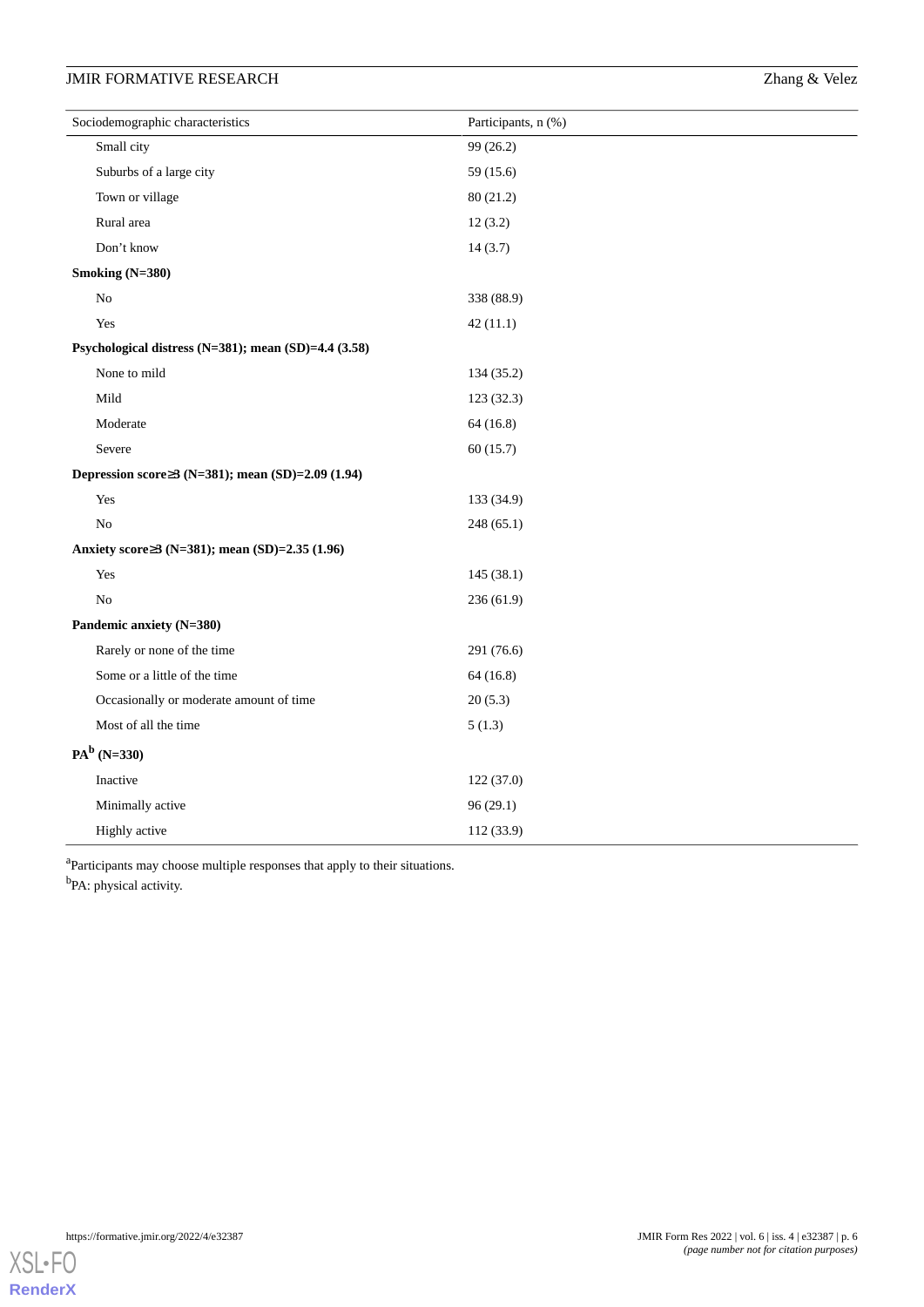<span id="page-6-0"></span>**Table 2.** Sample characteristics split by sex.

| Characteristics                                                                                              | Female, $n/N$ (%) | Male, $n/N$ $(\%)$ | Gender differences |                        |
|--------------------------------------------------------------------------------------------------------------|-------------------|--------------------|--------------------|------------------------|
|                                                                                                              |                   |                    | $\chi^2$ (df)      | $P$ value <sup>a</sup> |
| Age (years)                                                                                                  |                   |                    | 2.05(2)            | .36                    |
| 18-24                                                                                                        | 114/287 (39.7)    | 37/88 (42.0)       | $N/A^b$            | N/A                    |
| 25-44                                                                                                        | 122/287 (42.5)    | 41/88(46.6)        | N/A                | N/A                    |
| $\geq45$                                                                                                     | 51/287 (17.8)     | 10/88(11.4)        | $\rm N/A$          | N/A                    |
| <b>Relationship status</b>                                                                                   |                   |                    | 1.87(2)            | .39                    |
| Single, never married                                                                                        | 186/281 (66.2)    | 57/88 (64.8)       | N/A                | N/A                    |
| Married/domestic partnership                                                                                 | 72/281(25.6)      | 27/88 (30.7)       | N/A                | $\rm N/A$              |
| Others                                                                                                       | 23/281 (8.2)      | 4/88(4.5)          | $\rm N/A$          | N/A                    |
| <b>Ethnicity</b>                                                                                             |                   |                    | 11.02(5)           | .05                    |
| Asian                                                                                                        | 28/284 (9.9)      | 12/88(13.6)        | $\rm N/A$          | N/A                    |
| Black/African                                                                                                | 46/284(16.2)      | 8/88(9.1)          | N/A                | N/A                    |
| Caucasians                                                                                                   | 84/284 (29.6)     | 27/88 (30.7)       | N/A                | N/A                    |
| Hispanic/Latino                                                                                              | 96/284 (33.8)     | 26/88 (29.5)       | N/A                | N/A                    |
| Others                                                                                                       | 26/284 (9.2)      | 9/88(10.2)         | N/A                | $\rm N/A$              |
| Prefer not to say                                                                                            | 4/284(1.4)        | 6/88(6.8)          | N/A                | N/A                    |
| Education                                                                                                    |                   |                    | 1.97(3)            | .58                    |
| High school/some high school                                                                                 | 24/286 (8.4)      | 11/88(12.5)        | N/A                | $\rm N/A$              |
| Some college/associate degree                                                                                | 99/286 (34.6)     | 33/88 (37.5)       | N/A                | N/A                    |
| Bachelor's degree                                                                                            | 90/286 (31.5)     | 24/88 (27.3)       | N/A                | N/A                    |
| Graduate/professional school                                                                                 | 73/286 (25.5)     | 20/88 (22.7)       | N/A                | N/A                    |
| <b>Smoking</b>                                                                                               |                   |                    | 0.28(1)            | .60                    |
| No                                                                                                           | 256/286 (89.5)    | 77/88 (87.5)       | N/A                | N/A                    |
| Yes                                                                                                          | 30/286 (10.5)     | 11/88(12.5)        | $\rm N/A$          | N/A                    |
| Psychological distress: female mean (SD)=4.57 (3.65), male mean (SD)=3.761 (3.09), $t_{167.71}$ =2.05, P=.04 |                   |                    | 7.12(3)            | .07                    |
| None to minimal                                                                                              | 101/287 (35.2)    | 32/88 (36.4)       | N/A                | N/A                    |
| Mild                                                                                                         | 85/287 (29.6)     | 37/88 (42.0)       | N/A                | $\rm N/A$              |
| Moderate                                                                                                     | 54/287 (18.8)     | 10/88(11.4)        | N/A                | N/A                    |
| Severe                                                                                                       | 47/287 (16.4)     | 9/88(10.2)         | N/A                | N/A                    |
| Depression: female mean (SD)=2.105 (1.99), male mean (SD)=1.921 (1.69), $t_{167,81}$ =0.86, P=.39            |                   |                    | 0.06(1)            | .81                    |
| Yes (score $\geq$ 3)                                                                                         | 97/287 (33.8)     | 31/88 (35.2)       | N/A                | $\rm N/A$              |
| No                                                                                                           | 190/287 (66.2)    | 57/88 (64.8)       | N/A                | N/A                    |
| Anxiety: female mean (SD)=2.46 (1.98), male mean (SD)=1.841 (1.69), t <sub>167.43</sub> =2.91, P=.004        |                   |                    | 5.23(1)            | .02                    |
| Yes (score $\geq$ 3)                                                                                         | 117/287 (40.8)    | 24/88 (27.3)       | N/A                | $\rm N/A$              |
| N <sub>o</sub>                                                                                               | 170/287 (59.2)    | 64/88 (72.7)       | N/A                | N/A                    |
| <b>Pandemic anxiety</b>                                                                                      |                   |                    | 0.64(1)            | .42                    |
| Less than 1 day                                                                                              | 223/286 (78.0)    | 65/88 (73.9)       | N/A                | N/A                    |
| At least 1 day                                                                                               | 63/286 (22.0)     | 23/88(26.1)        | N/A                | N/A                    |
| PA <sup>c</sup>                                                                                              |                   |                    | 27.10(2)           | < .001                 |
| Inactive                                                                                                     | 106/253(41.9)     | 16/74(21.6)        | N/A                | $\rm N/A$              |
| Minimally active                                                                                             | 79/253 (31.2)     | 14/74 (18.9)       | N/A                | N/A                    |

[XSL](http://www.w3.org/Style/XSL)•FO **[RenderX](http://www.renderx.com/)**

https://formative.jmir.org/2022/4/e32387 **State 2022** | vol. 6 | iss. 4 | e32387 | p. 7 *(page number not for citation purposes)*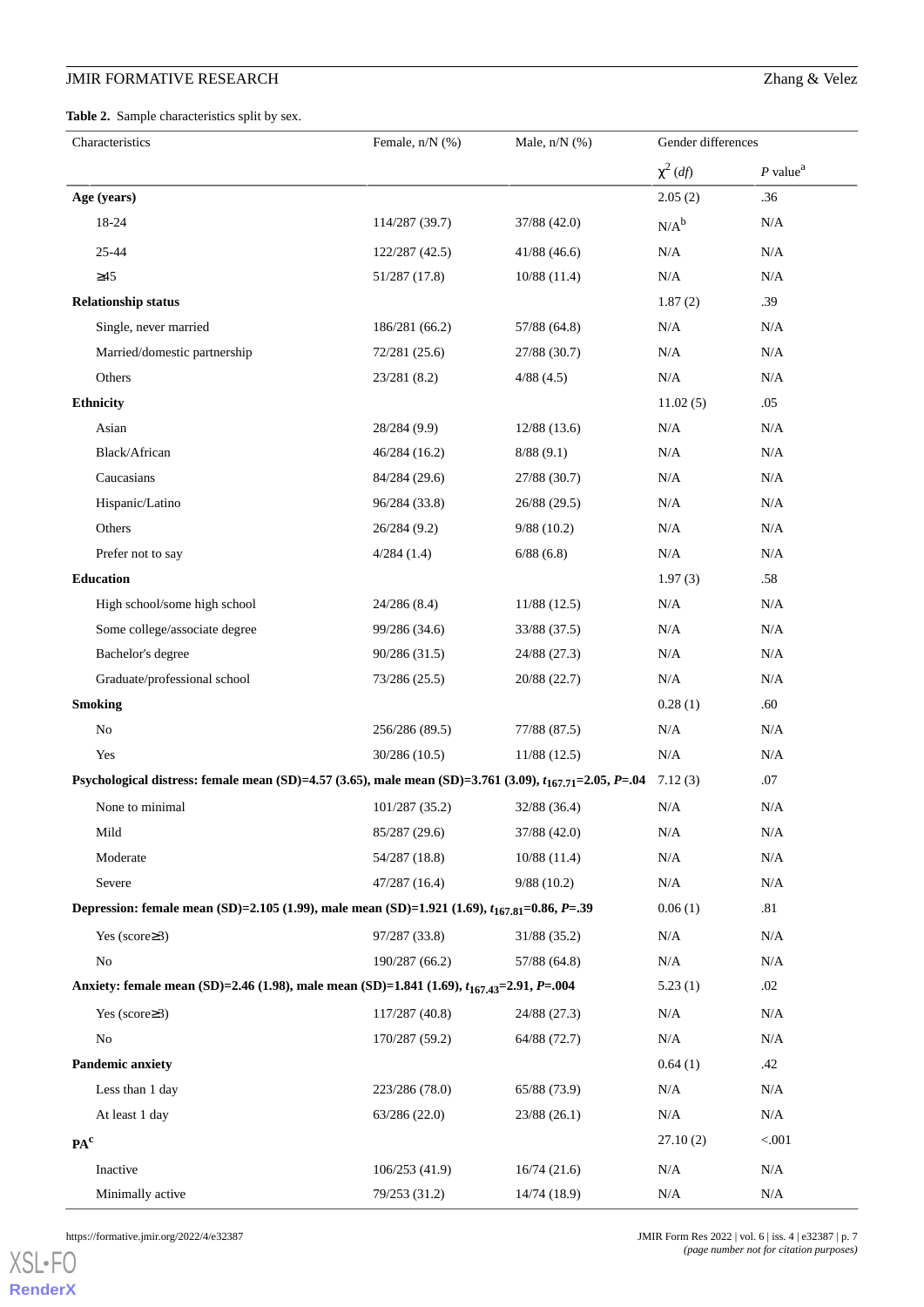| Characteristics | Female, $n/N$ (%) | Male, $n/N$ (%) | Gender differences |                        |
|-----------------|-------------------|-----------------|--------------------|------------------------|
|                 |                   |                 | $\chi^2$ (df)      | $P$ value <sup>a</sup> |
| Highly active   | 68/253 (26.9)     | 44/74 (59.5)    | N/A                | N/A                    |

<sup>a</sup>The *P* values represent chi-square/t tests of independence, indicating associations between sex and categorical variables. Categories were created for age (18-24, 25-44, and ≥45 years).

<sup>b</sup>N/A: not applicable.

<sup>c</sup>PA: physical activity.

### **Logistic Regression Analyses**

<span id="page-7-0"></span>We used ordinal and binary logistic regressions to estimate the ORs (and 95% CIs) for the association of PA (independent variable; categorical) with various mental health outcomes, with the confounding factors of gender, age, race, educational level, marital status, and smoking considered ([Tables 3-6\)](#page-7-0). Psychological distress (categorical), depression (binary), anxiety (binary), and pandemic anxiety (binary) were dependent variables.

|  |  |  |  |  |  | Table 3. ORs <sup>a</sup> for logistic regression analyses for physical levels and mental health outcome (psychological distress). |  |  |  |  |
|--|--|--|--|--|--|------------------------------------------------------------------------------------------------------------------------------------|--|--|--|--|
|--|--|--|--|--|--|------------------------------------------------------------------------------------------------------------------------------------|--|--|--|--|

| Characteristics                                                  | OR (95% CI)        | $P$ value |
|------------------------------------------------------------------|--------------------|-----------|
| Gender (reference "male," n=74)                                  | $1.75(1.01-3.02)$  | .05       |
| Age (years; reference $\geq$ 45, n=46)                           |                    |           |
| $25 - 44$                                                        | 2.98 (1.37-6.49)   | .006      |
| 18-24                                                            | $3.60(1.39-9.32)$  | .008      |
| Ethnicity (reference "Caucasians," n=99)                         |                    |           |
| Black/Africans                                                   | $1.38(0.67-2.83)$  | .39       |
| Asian                                                            | $1.79(0.85-3.77)$  | .13       |
| Hispanic/Latino                                                  | $0.89(0.51-1.56)$  | .68       |
| Others                                                           | $1.18(0.54-2.61)$  | .68       |
| Prefer not to say                                                | 4.58 (0.96-21.79)  | .06       |
| Education (reference "graduate/professional school," n=77)       |                    |           |
| Bachelor's degree                                                | $1.53(0.83-2.84)$  | .18       |
| Some college/associate degree                                    | $2.56(1.28-5.14)$  | .008      |
| High school/some high school                                     | $4.37(1.71-11.19)$ | .002      |
| Marriage status (reference "married/domestic partnership," n=84) |                    |           |
| Single/never married                                             | 2.49 (1.35-4.59)   | .003      |
| Others                                                           | $1.99(0.75-5.25)$  | .16       |
| Smoking (reference "no smoking," n=280)                          | $4.35(2.26-8.38)$  | < .001    |
| $PAb$ levels (reference "highly active," n=111)                  |                    |           |
| Minimally active                                                 | $1.52(0.87-2.65)$  | .14       |
| Inactive                                                         | $2.17(1.27-3.69)$  | .004      |

<sup>a</sup>OR: odds ratio.

<sup>b</sup>PA: physical activity.

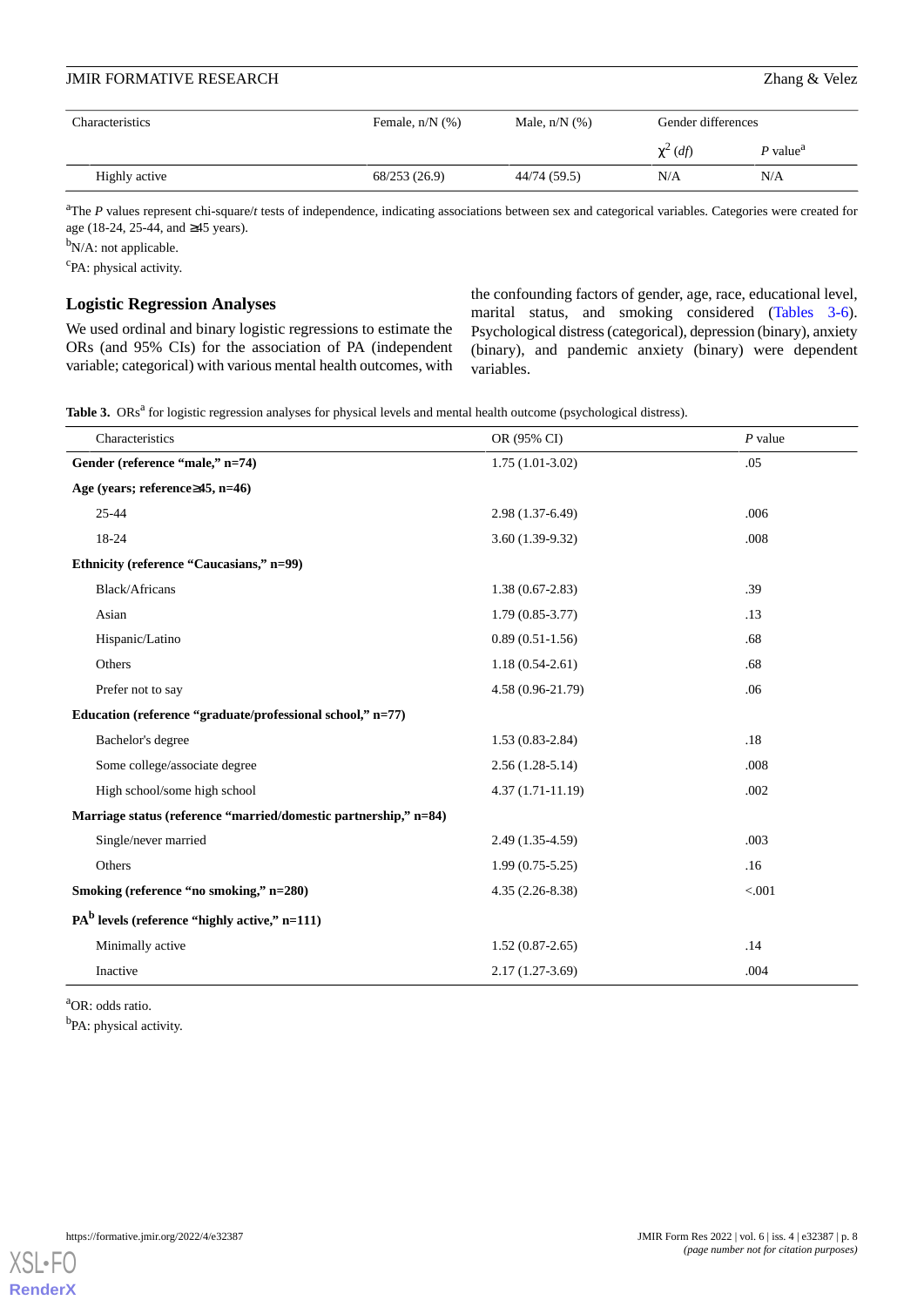Table 4. ORs<sup>a</sup> for logistic regression analyses for physical levels and mental health outcome (depression).

| Characteristics                                                  | OR (95% CI)         | $P$ value |
|------------------------------------------------------------------|---------------------|-----------|
| Gender (reference "male," n=74)                                  | $0.87(0.44-1.71)$   | .69       |
| Age (years; reference≥45, n=46)                                  |                     |           |
| 25-44                                                            | $4.50(1.36-14.92)$  | .01       |
| 18-24                                                            | $5.23(1.32-20.76)$  | .02       |
| Ethnicity (reference "Caucasians," n=99)                         |                     |           |
| <b>Black/Africans</b>                                            | $0.93(0.37-2.34)$   | .88       |
| Asian                                                            | $0.77(0.30-1.95)$   | .58       |
| Hispanic/Latino                                                  | $0.46(0.23-0.94)$   | .03       |
| Others                                                           | $0.64(0.23-1.76)$   | .39       |
| Prefer not to say                                                | $1.03(0.15-7.24)$   | .98       |
| Education (reference "graduate/professional school," n=77)       |                     |           |
| Bachelor's degree                                                | $1.33(0.59-3.02)$   | .50       |
| Some college/associate degree                                    | $2.88(1.19-6.99)$   | .02       |
| High school/some high school                                     | $7.14(2.19-23.25)$  | .001      |
| Marriage status (reference "married/domestic partnership," n=84) |                     |           |
| Single/never married                                             | $1.67(0.76-3.63)$   | .20       |
| Others                                                           | $1.57(0.42 - 5.90)$ | .50       |
| Smoking (reference "no smoking," n=280)                          | $3.42(1.56-7.51)$   | .002      |
| $PAb$ levels (reference "highly active," n=111)                  |                     |           |
| Minimally active                                                 | $2.14(1.05-4.33)$   | .04       |
| Inactive                                                         | 3.81 (1.92-7.57)    | < 0.001   |

<sup>a</sup>OR: odds ratio.

<sup>b</sup>PA: physical activity.

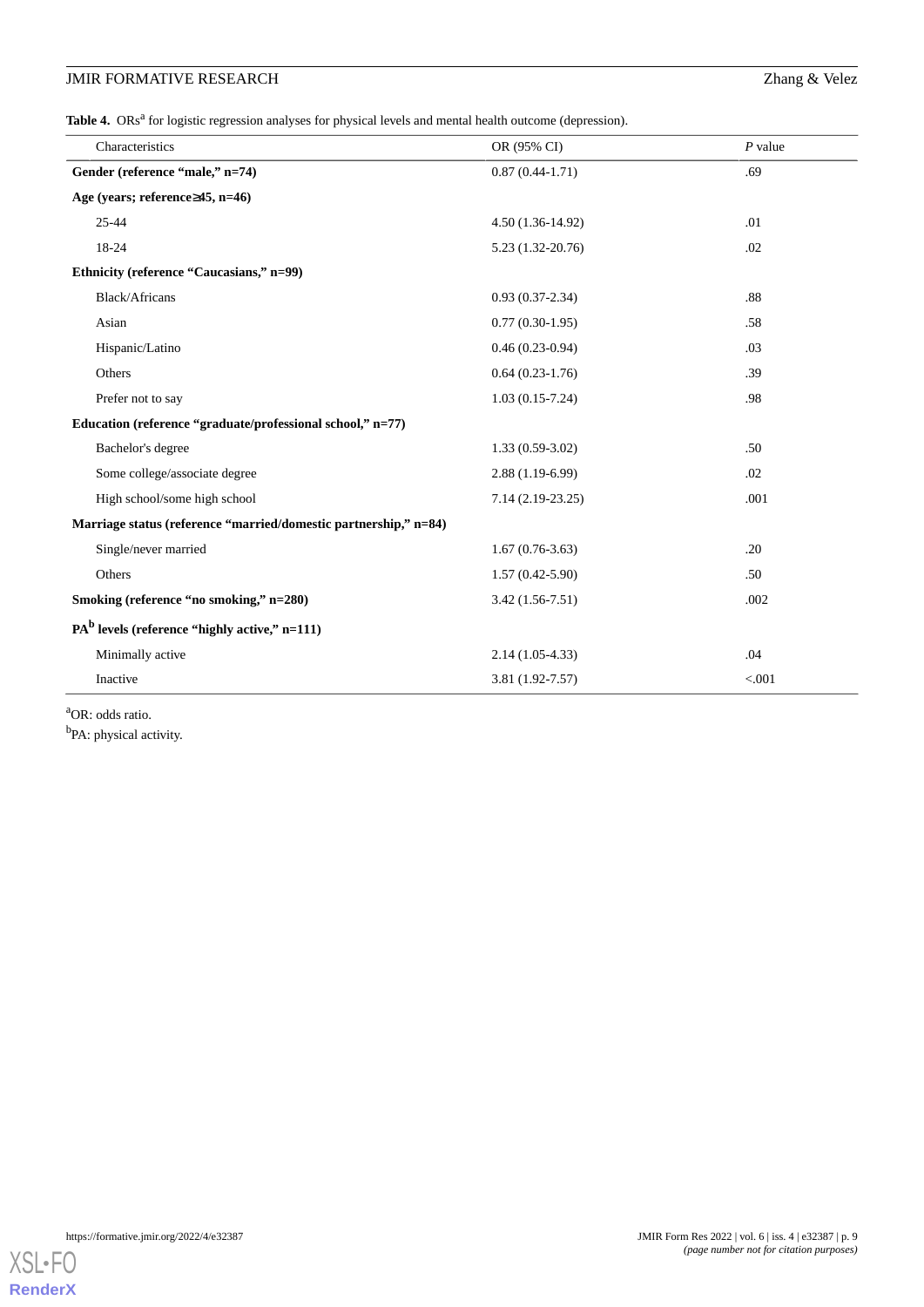Table 5. ORs<sup>a</sup> for logistic regression analyses for physical levels and mental health outcome (anxiety).

| Characteristics                                                  | OR (95% CI)         | $P$ value |
|------------------------------------------------------------------|---------------------|-----------|
| Gender (reference "male," n=74)                                  | $1.91(0.98-3.70)$   | .06       |
| Age (years; reference≥45, n=46)                                  |                     |           |
| 25-44                                                            | $1.57(0.60-4.12)$   | .36       |
| 18-24                                                            | $1.85(0.59-5.81)$   | .29       |
| Ethnicity (reference "Caucasians," n=99)                         |                     |           |
| Black/Africans                                                   | $1.57(0.68-3.65)$   | .29       |
| Asian                                                            | $1.36(0.56-3.30)$   | .50       |
| Hispanic/Latino                                                  | $0.80(0.41-1.57)$   | .52       |
| Others                                                           | $0.99(0.38-2.56)$   | .98       |
| Prefer not to say                                                | $1.53(0.24-9.73)$   | .65       |
| Education (reference "graduate/professional school," n=77)       |                     |           |
| Bachelor's degree                                                | $1.76(0.82 - 3.77)$ | .15       |
| Some college/associate degree                                    | $1.97(0.84 - 4.66)$ | .12       |
| High school/some high school                                     | $2.17(0.71-6.62)$   | .18       |
| Marriage status (reference "married/domestic partnership," n=84) |                     |           |
| Single/never married                                             | $3.08(1.45-6.55)$   | .003      |
| Others                                                           | $1.25(0.35-4.55)$   | .73       |
| Smoking (reference "no smoking," n=280)                          | $2.16(1.02-4.56)$   | .04       |
| $PAb$ levels (reference "highly active," n=111)                  |                     |           |
| Minimally active                                                 | $1.60(0.83-3.08)$   | .16       |
| Inactive                                                         | $1.86(0.99-3.47)$   | .05       |

<sup>a</sup>OR: odds ratio.

<sup>b</sup>PA: physical activity.

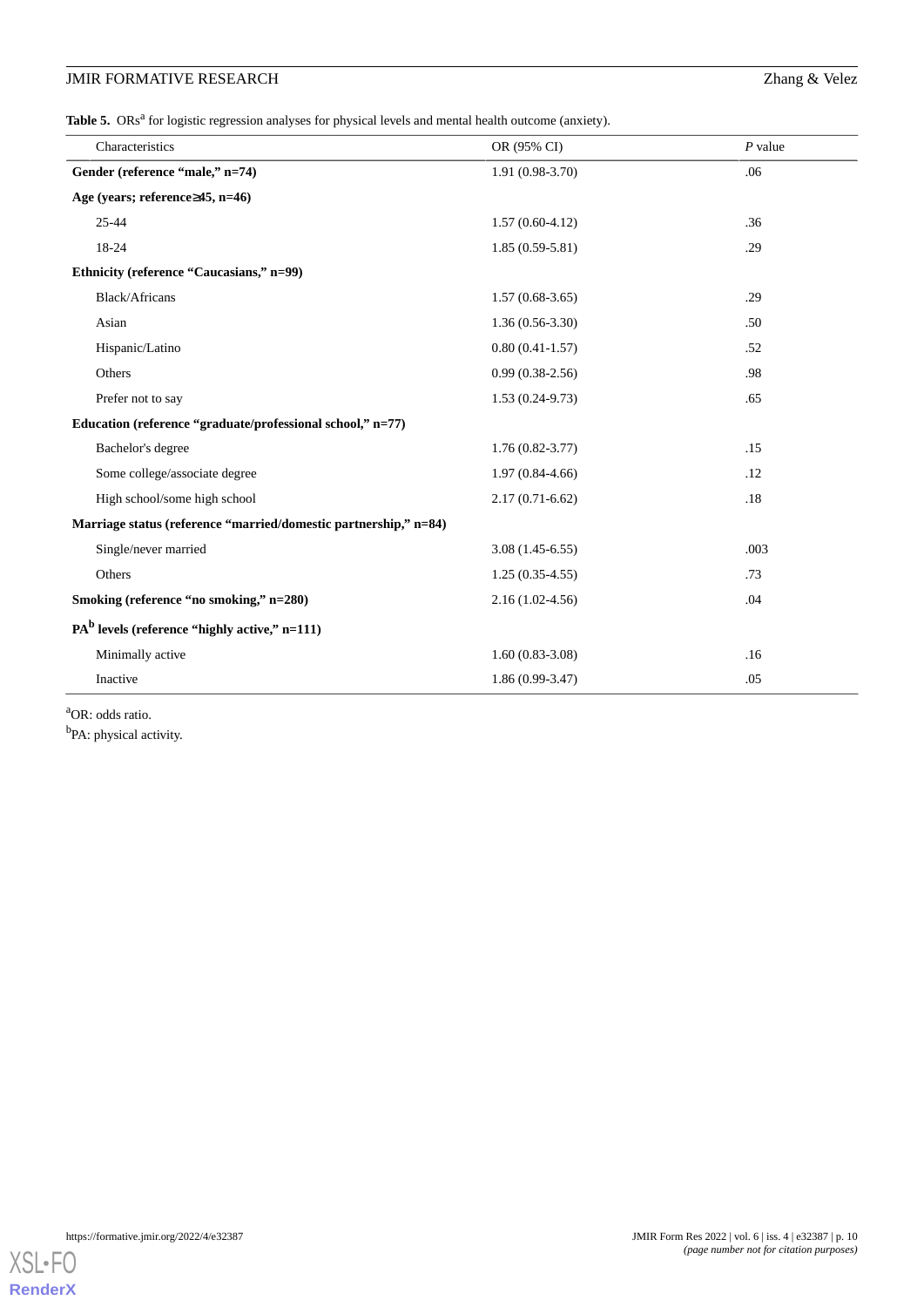Table 6. ORs<sup>a</sup> for logistic regression analyses for physical levels and mental health outcome (pandemic anxiety).

| Characteristics                                                  | OR (95% CI)        | $P$ value |
|------------------------------------------------------------------|--------------------|-----------|
| Gender (reference "male," n=74)                                  | $0.77(0.38-1.56)$  | .47       |
| Age (years; reference $\geq$ 45, n=46)                           |                    |           |
| $25 - 44$                                                        | $4.23(1.10-16.22)$ | .04       |
| 18-24                                                            | $2.90(0.61-13.69)$ | .18       |
| Ethnicity (reference "Caucasians," n=99)                         |                    |           |
| <b>Black/Africans</b>                                            | $2.29(0.84-6.20)$  | .10       |
| Asian                                                            | $1.11(0.39-3.15)$  | .85       |
| Hispanic/Latino                                                  | $2.01(0.92-4.35)$  | .08       |
| Others                                                           | $0.84(0.24-2.90)$  | .78       |
| Prefer not to say                                                | 2.78 (0.41-18.99)  | .30       |
| Education (reference "graduate/professional school," n=77)       |                    |           |
| Bachelor's degree                                                | $0.98(0.41-2.38)$  | .97       |
| Some college/associate degree                                    | $1.39(0.54-3.58)$  | .49       |
| High school/some high school                                     | $1.72(0.51-5.79)$  | .38       |
| Marriage status (reference "married/domestic partnership," n=84) |                    |           |
| Single/never married                                             | $0.74(0.33-1.64)$  | .45       |
| Others                                                           | $\boldsymbol{0}$   | .99       |
| Smoking (reference "no smoking," n=280)                          | $1.84(0.84-4.03)$  | .13       |
| $PAb$ levels (reference "highly active," n=111)                  |                    |           |
| Minimally active                                                 | $1.41(0.65-3.06)$  | .39       |
| Inactive                                                         | $1.72(0.84-3.54)$  | .14       |

<sup>a</sup>OR: odds ratio.

<sup>b</sup>PA: physical activity.

# *Psychological Distress*

According to ordinal logistic regression, inactive people were 2.17 times more likely than highly active people to have higher levels of psychological distress (OR 2.17, 95% CI 1.27-3.69, *P*=.004).

Regarding confounding factors, individuals aged 18-24 years (OR 3.60, 95% CI 1.39-9.32, *P=*.008) and 25-44 years (OR 2.98, 95% CI 1.37-6.49, *P*=.006) were more likely to experience psychological distress than those aged ≥45 years. Females were 1.75 times more likely to experience greater psychological distress than males (OR 1.75, 95% CI 1.01-3.02, *P*=.05). Those who had just finished high school or some high school (OR 4.37, 95% CI 1.71-11.19, *P*=.002) and some college or associate degree (OR 2.56, 95% CI 1.28-5.14, *P*=.008) were more likely to experience psychological distress than those who had completed a graduate or professional school program. Single individuals had a higher risk of distress (OR 2.49, 95% CI 1.35-4.59, *P*=.003) than married people or those in a domestic partnership. Participants who smoked had increased odds of psychological distress (OR 4.35, 95% CI 2.257-8.381, *P*<.001).

# *Depression*

Logistic regression results revealed a significant relationship between PA levels and depression (*P*<.001). Minimally active individuals were 2.14 times more likely to suffer from depression than highly active people (OR 2.14, 95% CI 1.05-4.33, *P*=.04). The odds of having depression were 3.81 times greater among inactive individuals than among highly active individuals (OR 3.81, 95% CI 1.92-7.57, *P*<.001).

Furthermore, individuals aged 18-24 years (OR 5.23, 95% CI 1.32-20.76, *P*=.02) and 25-44 years (OR 4.5, 95% CI 1.36-14.92, *P*=.01) had higher odds of depression than those aged ≥45 years. Completing just high school or some high school (OR 7.14, 95% CI 2.19-23.25, *P*=.001) and some college/associate degree (OR 2.88, 95% CI 1.19-6.99, *P*=.02) was connected to greater odds of having depression. Individuals who smoked were 3.422 times more likely to suffer from depression than those who did not (OR 3.422, 95% CI 1.56-7.51, *P*=.002).

# *Anxiety*

We found no significant relationship between PA levels and anxiety disorder in binary logistic regression, though the odds of anxiety were marginally higher among inactive participants than among highly active participants (OR 1.86, 95% CI 0.99-3.47, *P*=.05).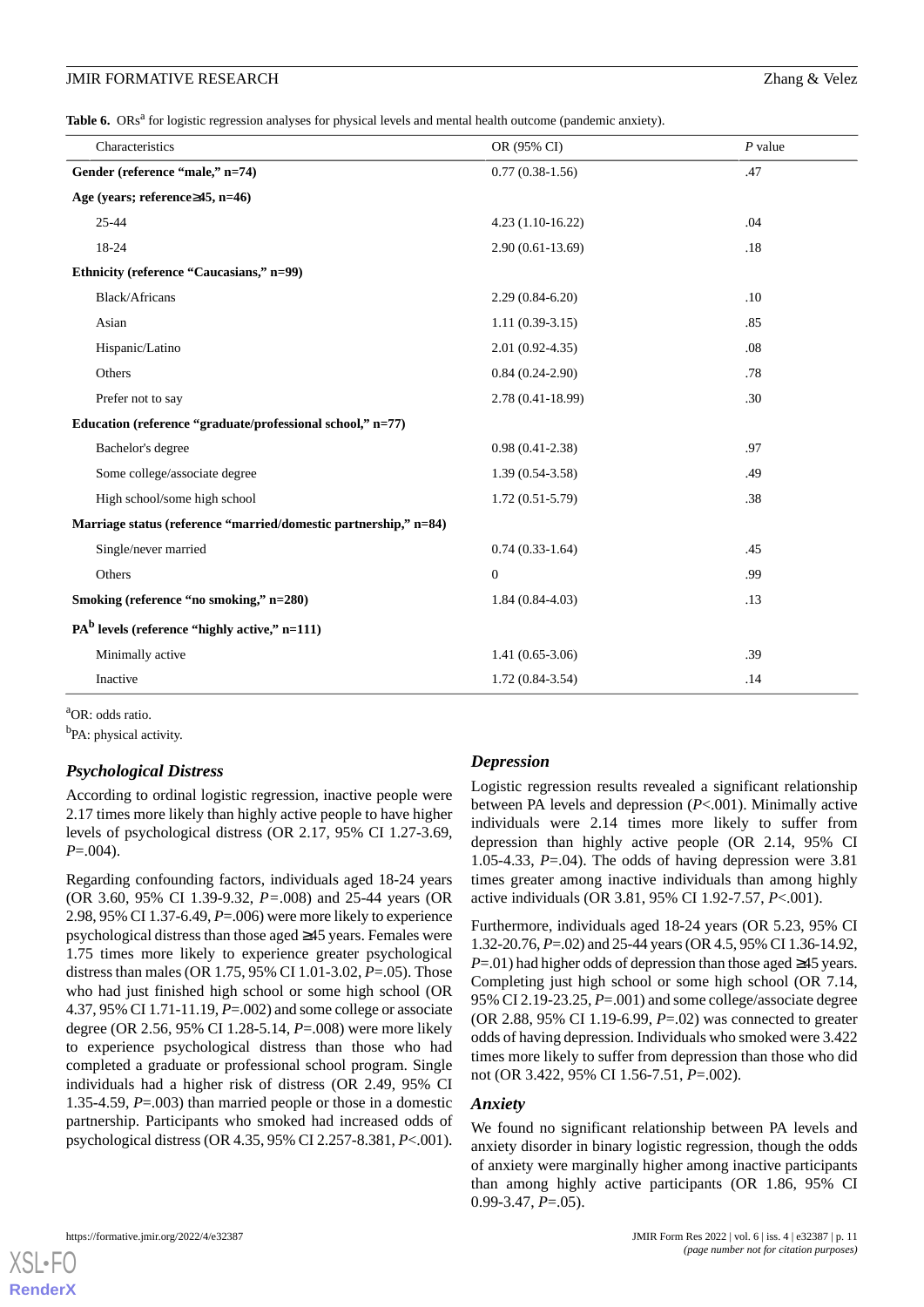Gender marginally predicted the odds of anxiety (*P*=.06), where females had 1.91 more chances of having anxiety than males (OR 1.91. 95% CI 0.984-3.702). Single individuals had greater odds of having anxiety than married people or those in a domestic partnership (OR 3.08, 95% CI 1.45-6.55, *P*=.003). Smoking increased the odds of anxiety 2.16-fold (OR 2.16, 95% CI 1.023-4.555, *P*=.04).

### *Pandemic Anxiety*

We found no significant connection between PA levels and pandemic anxiety in logistic regression analysis or between major demographic factors and pandemic anxiety; however, those aged 25-44 years (OR 4.23, 95% CI 1.10-16.22, *P*=.04) were more likely to suffer from pandemic anxiety than those aged ≥45 years.

### **Changes in Locations of PA Following COVID-19**

Wilcoxon signed-rank tests were conducted to examine the changes in the frequency of usage of various PA-performing locations before and during the COVID-19 outbreak and how they might vary for inactive, minimally active, and highly active people [\(Table 7](#page-12-0)). Inactive individuals during COVID-19 were less likely to engage in physical exercise at parks/trails (Z=–4.01, *P*<.001), botanical gardens (Z=–2.02, *P*=.04), recreational sports or intramural facilities (Z=–3.04, *P*=.002),

neighborhood sidewalks and parks (Z=–3.78, *P*<.001), and fitness facilities (Z=–4.35, *P*<.001); during commuting to work (Z=–4.696, *P*<.001); and at their workplace (Z=–3.19, *P.*<001). The results for the minimally active individuals were largely the same as those for the inactive individuals such that the probability of performing PA at parks/trails (Z=–1.90, *P*=.06), botanical gardens (Z=–2.52, *P*=.01), recreational sports and intramural facilities  $(Z=-2.52, P=.01)$ , and fitness facilities (Z=–4.29, *P*<.001) and during transport to the workplace (Z=–3.53, *P*<.001) were ranked less frequently during COVID-19. However, minimally active individuals spent a comparable amount of time performing PA in their neighborhood (*P=*.91) and at work (*P*=.52). For highly active people, although the frequency of performing PA in botanical gardens  $(Z=-2.545, P=-01)$  and fitness centers  $(Z=-4.71,$ *P*<.001), during transit to work (Z=–3.82, *P*<.001), and at the workplace (Z=–2.33, *P*=.02) decreased, the frequency of performing PA in parks/trails (*P*=.17), recreational sports/intramural facilities (*P*=.16), and neighborhoods (*P*=.45) did not change significantly. Furthermore, only highly active individuals increased their PA at home (eg, workouts, housekeeping, yard work, gardening, exercise, video games) during the pandemic (Z=2.93, *P*=.003). Finally, the likelihood of engaging in PA outdoors with animals did not change, and this was the same for all 3 PA groups (all *P*>.30).

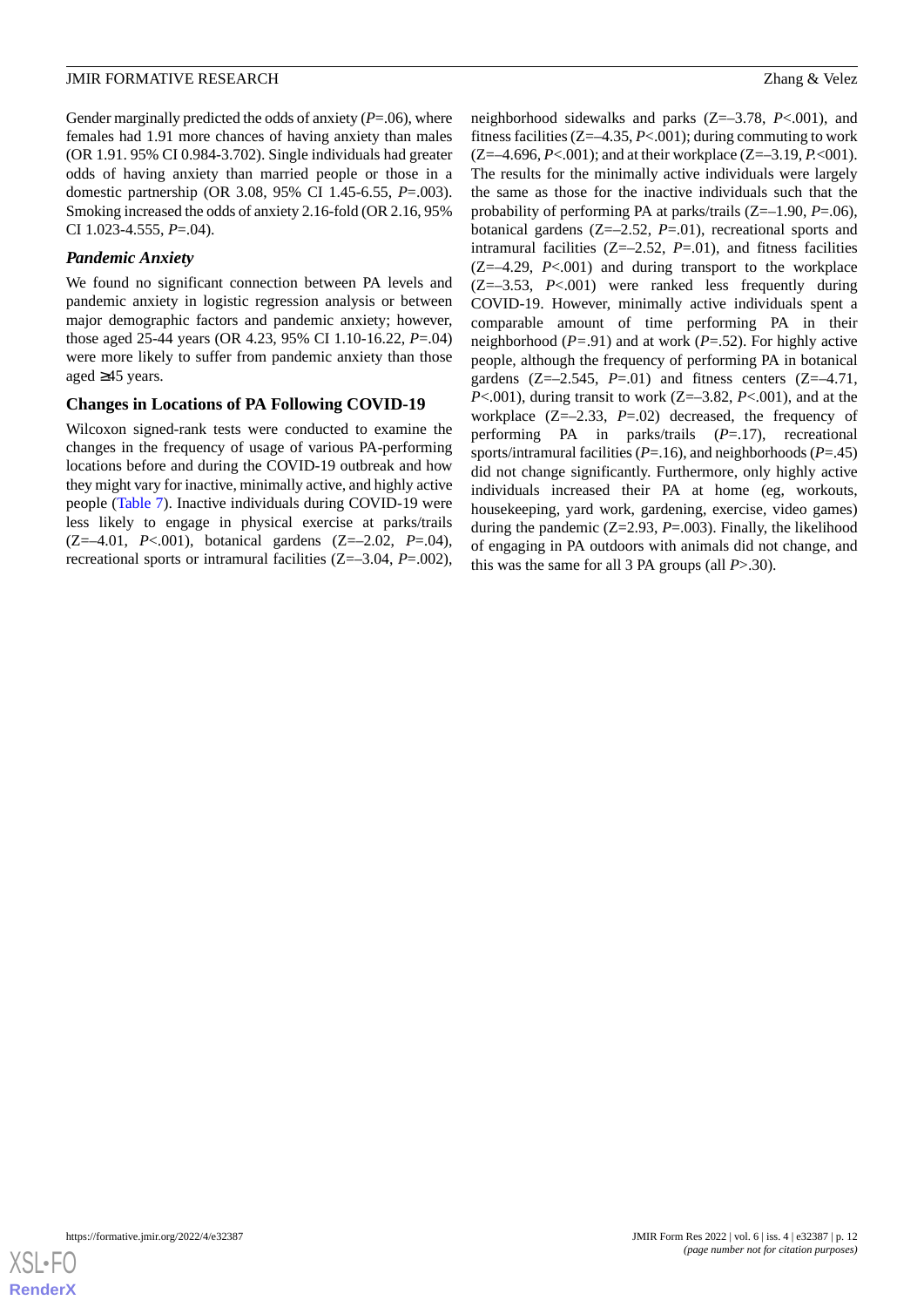<span id="page-12-0"></span>Table 7. Wilcoxon signed-rank tests: comparing locations<sup>a</sup> of PA<sup>b</sup> before and during COVID-19 (split by 3 PA groups).

| Ranks                       | Parks/trails | <b>Botanical</b><br>gardens | Recreational<br>sports/intra-<br>mural facili-<br>ties | Neighbor-<br>hoods | Home-<br>based activ-<br>ity | Fitness fa-<br>cilities | Time out-<br>doors with<br>animals | Transporta-<br>tion to<br>workplace | Work-<br>place |
|-----------------------------|--------------|-----------------------------|--------------------------------------------------------|--------------------|------------------------------|-------------------------|------------------------------------|-------------------------------------|----------------|
| <b>Inactive</b>             |              |                             |                                                        |                    |                              |                         |                                    |                                     |                |
| Negative ranks <sup>c</sup> | 40           | 15                          | 17                                                     | 40                 | 29                           | 30                      | 12                                 | 39                                  | 19             |
| Positive ranks <sup>d</sup> | 13           | $\overline{4}$              | $\overline{\mathbf{4}}$                                | 15                 | 22                           | 5                       | 13                                 | $\tau$                              | 5              |
| Ties <sup>e</sup>           | 64           | 96                          | 93                                                     | 61                 | 65                           | $82\,$                  | 92                                 | 69                                  | 91             |
| Z value <sup>f</sup>        | $-4.01$      | $-2.02$                     | $-3.04$                                                | $-3.78$            | $-1.59$                      | $-4.35$                 | 0.18                               | $-4.70$                             | $-3.19$        |
| $P$ value <sup>f</sup>      | < 0.001      | .04                         | .002                                                   | < 0.001            | .12                          | < 0.001                 | .86                                | < 0.001                             | .001           |
| <b>Minimally active</b>     |              |                             |                                                        |                    |                              |                         |                                    |                                     |                |
| Negative ranks              | 28           | 21                          | 24                                                     | 20                 | 21                           | 34                      | 17                                 | 26                                  | 14             |
| Positive ranks              | 15           | 6                           | $\,8\,$                                                | 16                 | 19                           | 5                       | 11                                 | $\overline{7}$                      | 9              |
| Ties                        | 52           | 66                          | 63                                                     | 59                 | 54                           | 56                      | 67                                 | 61                                  | 72             |
| Z value                     | $-1.90$      | $-2.52$                     | $-2.52$                                                | $-0.11$            | $-0.10$                      | $-4.29$                 | $-1.00$                            | $-3.53$                             | $-0.65$        |
| $P$ value                   | .06          | .01                         | .01                                                    | .91                | .92                          | $< 001$                 | .32                                | < 0.001                             | .52            |
| <b>Highly active</b>        |              |                             |                                                        |                    |                              |                         |                                    |                                     |                |
| Negative ranks              | 18           | 25                          | 25                                                     | 15                 | 15                           | 44                      | 11                                 | 34                                  | 18             |
| Positive ranks              | 34           | $\tau$                      | 15                                                     | 18                 | 31                           | 9                       | 14                                 | $\overline{7}$                      | $\tau$         |
| <b>Ties</b>                 | 59           | 77                          | 68                                                     | 77                 | 65                           | 57                      | 86                                 | 68                                  | 83             |
| Z value                     | 1.37         | $-2.55$                     | $-1.39$                                                | 0.76               | 2.93                         | $-4.71$                 | 0.32                               | $-3.82$                             | $-2.33$        |
| $P$ value                   | .17          | .01                         | .16                                                    | .45                | .003                         | < .001                  | .75                                | < .001                              | .02            |

<sup>a</sup> Frequency scores of PA locations were rated as 0=never, 1=rarely, 2=sometimes, and 3=frequently.

<sup>b</sup>PA: physical activity.

 $\text{c}^{\text{c}}$ Negative ranks: during COVID-19 < before COVID-19.

d Positive ranks: during COVID-19 > before COVID-19.

<sup>e</sup>Ties: post-COVID-19 score=pre-COVID-19 score.

 ${}^{f}Z$  and  $P$  values represent Wilcoxon signed-rank tests indicating differences.

# *Discussion*

### **Principal Findings**

In this study, we examined the impact of pandemic restrictions on physical exercise and its connections to mental health in a community sample of adults. Our results showed that those who engaged in greater PA during the COVID-19 pandemic had less psychological distress, depression, and anxiety than those who engaged in less PA. Furthermore, COVID-19 was found to make it hard for people to keep up with their PA habits, especially for people who were less active in using outdoor and public PA facilities.

According to the data, approximately 133 (34.9%) and 145 (38.1%) of the sample scored above the cut-offs for depression and anxiety, respectively; about two-thirds of individuals reported mild-to-severe psychological distress. The logistic regression illustrated that not engaging in PA during COVID-19 was related to about 1.86-3.81 times' higher risks of psychological discomfort, depression, and anxiety disorders. The highest degree of PA (exceeding the minimum public health

PA recommendations and accumulating enough activity for a healthy lifestyle) but not moderate PA (fulfilling minimal PA recommendation) appeared to be associated with lower psychological risk during a pandemic [[9\]](#page-15-0). These results were essentially consistent with the majority of prior studies on the relationship between PA and COVID-19, showing that PA would protect people's mental health in general and lessen their risk of depression and anxiety [\[5](#page-14-2),[6,](#page-14-1)[9](#page-15-0),[17,](#page-15-8)[18](#page-15-9),[37\]](#page-16-5). The outcomes of this study might help people live healthy, resilient lives both during and after the worldwide pandemic.

When examining the different types of mental health problems, there was some evidence from logic regression analyses that PA might affect depression more than anxiety. Participants who were inactive had marginally higher odds of anxiety than those who were highly active, while those who were inactive or minimally active had higher odds of depression than those who were highly active. One explanation might be a stark temporal differentiation between the natures of depression and anxiety. For example, participants reported depression-triggering events taking place in their past, relating to loss and failures in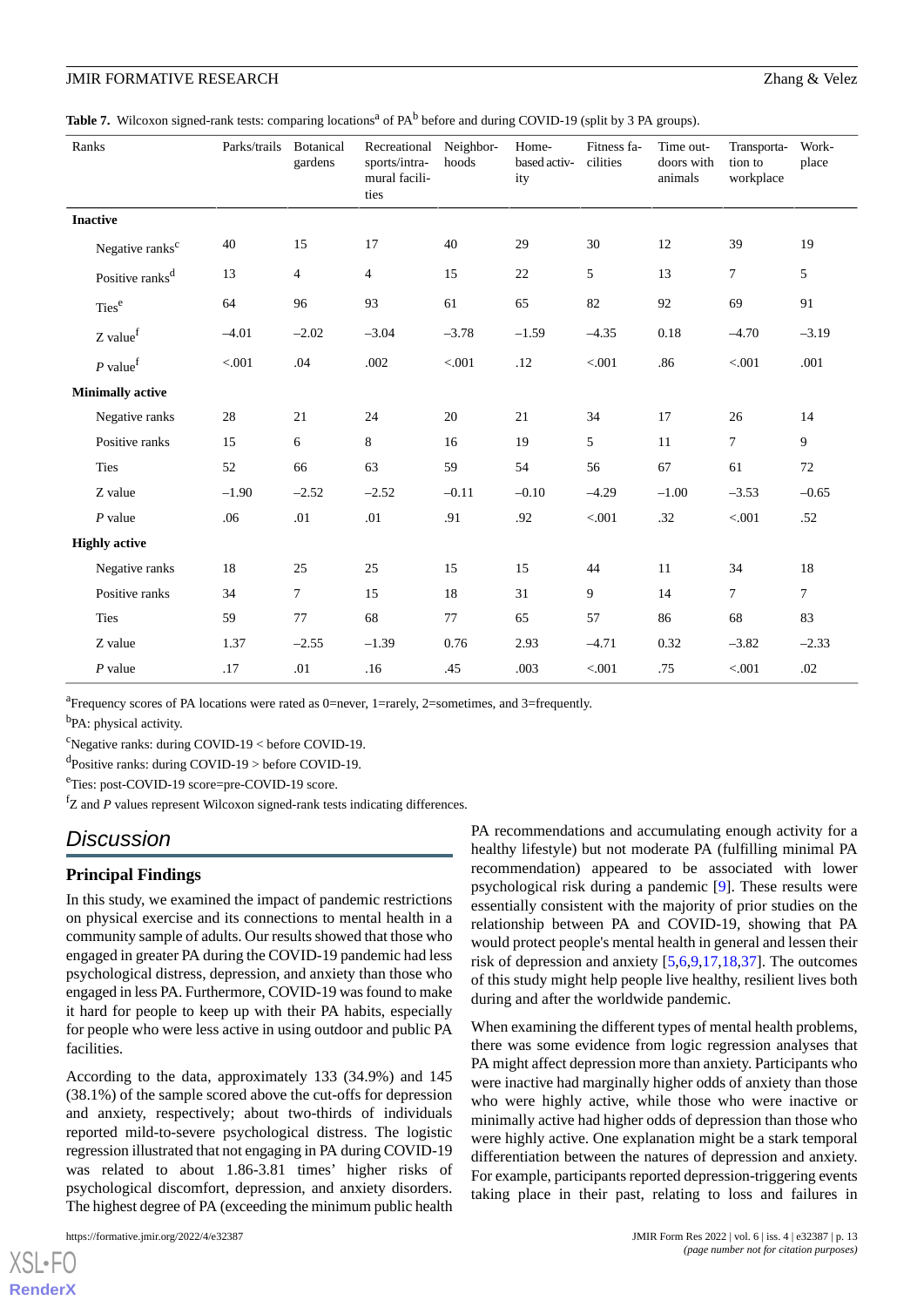achieving goals, whereas anxiety-triggering events were related to fears about the future [\[38](#page-16-6)]. In the unique case of the COVID-19 pandemic, 1 of the most salient factors individuals were challenged with was the inherent inability to predict how long restrictions and legitimate health risks would prevail, putting enormous doubt on life in the future. Although an inability to control current circumstances might be combatted by decreasing cortisol levels and achieving personal fitness goals through PA, positively affecting depression levels, remedies for anxiety about the prevalence of the pandemic and an inability to project what is to come cannot be manufactured. Our findings were consistent with a recent study performed during COVID-19 on a Chinese sample between February and March 2020, which found that the link between PA and depression was more robust than the association between PA and anxiety [[39](#page-16-7)]. Research conducted in a sample of older adults over the age of 50 years who lived in North America in April 2020 found that PA was not a significant predictor of anxiety symptoms after controlling for age, sex, and education, while PA was a significant predictor for depressive symptoms [[7\]](#page-14-5). A meta-analysis of the relationship between PA and depression and anxiety in nonclinical adult populations found that PA decreased depression with a medium effect size and anxiety with a small effect size [[40\]](#page-16-8), independent of the pandemic. A quick systematic review conducted during the pandemic found a similar result: the relationship between PA and depression was more consistent than the relationship between PA and anxiety [\[5](#page-14-2)]. Further analysis is needed to find the other additional factors that are linked to anxiety in the global pandemic.

Our results revealed that the amount of time people spent on PA at various locations varied before and after the start of COVID-19. In general, reduced PA seemed to be linked to a lack of sporting opportunities. COVID-19 had a greater impact on reducing the use of PA resources (such as parks/trails, recreational sports, neighborhoods) by people who were classified as less active or minimally active. Highly active individuals might have been affected less and have adapted to doing their PA in the comfort of their homes. Individuals who participated vigorously in regular physical exercise might have acquired PA-related health literacy, which enabled them to use it as a typical coping technique for negative emotions, resulting in the fast adoption of new sports routines. Health care providers and the government may urge inactive individuals to include PAs in their everyday lives to reduce the rise in mental health issues during the current pandemic. Given the uncertainties surrounding the return to normalcy, encouraging at-home activities seems to be a viable solution. Virtual reality (VR) technologies (eg, Oculus Quest) and other home-based commercial video games (eg, Nintendo Switch) have been shown to improve PA in settings that are more pleasant and entertaining, which is especially appropriate when movement in the outdoor world is restricted [\[41](#page-16-9)[-43](#page-16-10)].

Demographic factors associated with mental health risks included age, gender, smoking, education, and marital status, although their effects might vary depending on the kind of mental health problems studied. Females were more prone to stress, anxiety, and depression than males according to previous

research [\[44](#page-16-11),[45\]](#page-16-12). We found that females had higher psychological distress and anxiety odds than males during the pandemic. Previous research revealed that younger people were more likely to have worse mental health than older people, and risk factors, such as loneliness and financial hardship, were more likely to impact younger people than others during the COVID-19 pandemic [\[45](#page-16-12)[-47](#page-16-13)]. Our study found that those over 45 years had the lowest psychological distress and depression ratings. Smoking is frequently associated with poor mental health, regardless of the pandemic [\[48\]](#page-16-14). According to our results, individuals who smoked had higher levels of psychological distress and higher levels of depression and anxiety. In contrast to marriage, being single or divorced has been associated with poorer mental health [\[49](#page-16-15)]. Our study reported that those in marriage or domestic relationships experienced lower stress and anxiety during the pandemic. Our findings also revealed that higher levels of education were critical determinants related to greater positive well-being [[50\]](#page-16-16). Furthermore, our supplementary analysis results indicated gender, racial, and age differences in PA, consistent with previous research [[51\]](#page-16-17). To sum up, many of these health-related demographic variables had been identified in previous research prior to the pandemic. These findings suggest that sociodemographic risk factors would be linked to the risk of physical and mental health during the pandemic.

We have achieved considerable progress in studying the effects of physical exercise on psychological health during the pandemic. Wolf et al [\[5](#page-14-2)] noted methodological issues, such as using unvalidated measures and the inability to offer standardized coefficients, in their most recent review paper published in 2021 evaluating publications on associations between PA and depression and anxiety during COVID-19. Wolf et al [\[5](#page-14-2)] also stated that studies included in their review used heterogeneous statistical approaches (eg, multiple linear regression, logistic regression) and study designs (eg, cross-sectional, longitudinal design), which would have yielded a more sophisticated overall effect estimate of the relationships between PA and depression and anxiety. Based on our effect size measures, our study found similar effects of physical exercises on reducing mental health problems as prior studies conducted in a comparable context [[9](#page-15-0)[,52](#page-16-18)]. Furthermore, our study included data from later in the pandemic, enabling future researchers to get a more complete picture of the effect of PA on pandemic mental health.

#### **Limitations**

The study's limitations included the use of a cross-sectional research methodology. As a result, the causal nature of these relationships was unknown. PA was not linked to the pandemic anxiety and could have been attributed to lower COVID-19-related physical anxiety symptoms in individuals. Of 380 participants, 291 (76.6%) reported that they had few or non-pandemic-related concerns. Participants might have been expected to be increasingly adapted and prepared as the pandemic progresses. Furthermore, although we followed the previous study of measuring pandemic-related anxiety [[27\]](#page-15-18), a single question measuring anxiety related to the pandemic in the past week may not possibly sum up all the characteristics of pandemic-related stress, and additional research is necessary. Another limitation worth mentioning was the sampling method

```
XS-FO
RenderX
```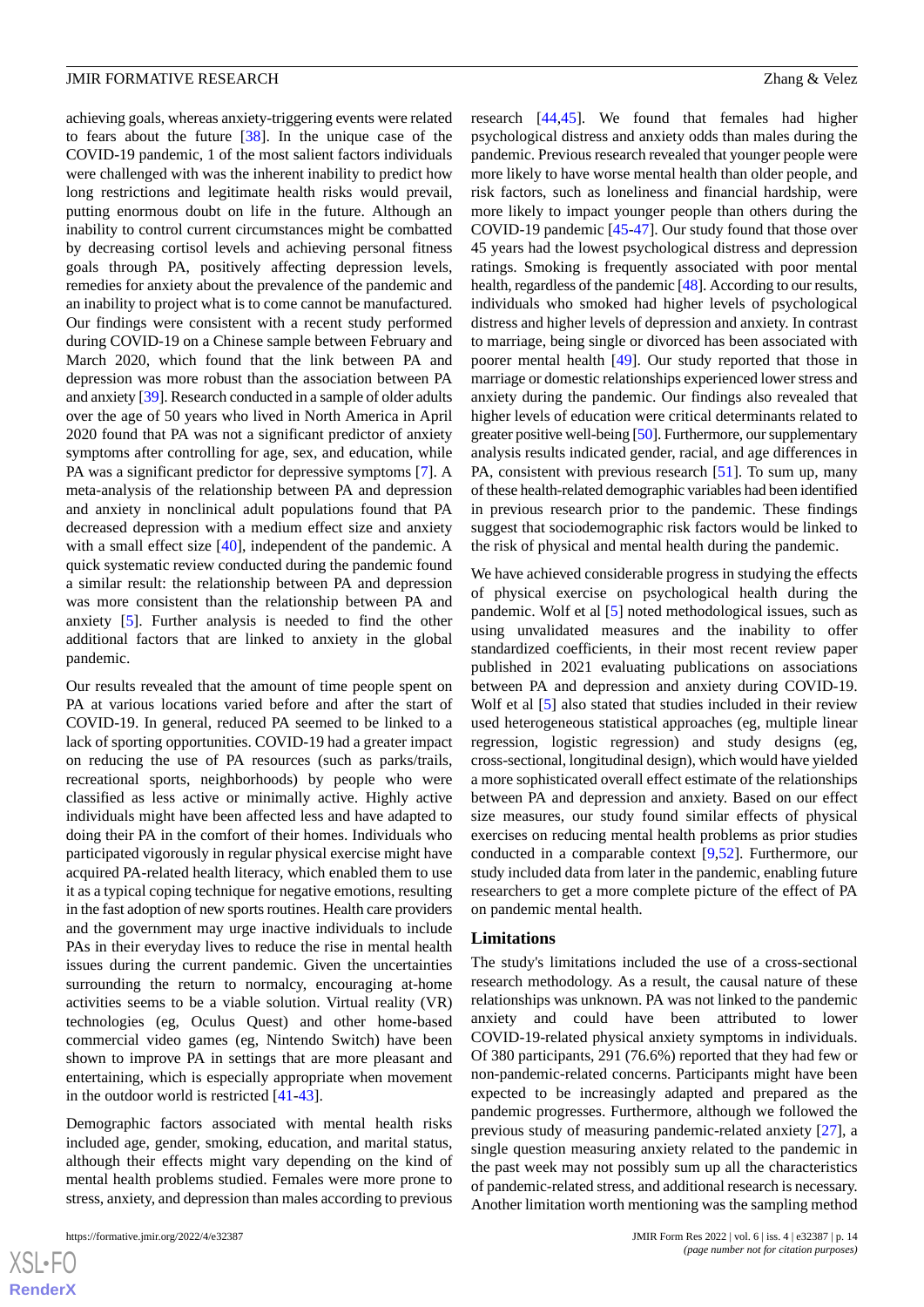[[53\]](#page-17-0). The study used a convenience sample approach by recruiting university community members. Such samples could attract volunteers who were already engaged and interested in the issue and had internet access. Previous research suggested that people who were currently suffering from or had a serious mental illness might be less likely to participate online than those who were not [[53-](#page-17-0)[55](#page-17-1)]. The study also included a larger female sample, although a more balanced sample was anticipated. As we have seen, the sampling method is an important issue in research, and we will continue with caution when extrapolating our findings to a different population setting.

Because of the COVID-19-related restrictions on human subject research during the pandemic, we were unable to examine the mechanisms through which physical exercise could help people's mental health via collecting neurobiological data in the study. This warrants further investigation by other researchers. The biological pathway through which PA affects mental health is likely via the hypothalamic-pituitary-adrenal (HPA) axis regulation [[56,](#page-17-2)[57](#page-17-3)]. Physical fitness and physical exercise, for example, were shown to be associated with reduced cortisol release when subjects were subjected to psychosocial stressors [[58\]](#page-17-4). Additionally, recent research indicated that exercise's positive benefits on the brain were associated with possible

underlying biological processes, including the gut-brain, muscle-brain, and liver-brain axes [\[59](#page-17-5)]. Future studies may also explore the effect of COVID-19 on PA in countries with more substantial or fewer restrictions to see whether there are differences. Research in the future may focus on establishing and evaluating interventions that help people maintain regular exercise as part of their daily lives throughout and after the pandemic.

### **Conclusion**

In summary, the results from this study showed that people who did more PA during the COVID-19 pandemic had less psychological distress, depression, and anxiety than people who engaged in less PA. Additionally, it was found that COVID-19 interrupted people's opportunities, particularly those less active in using outdoor and public PA facilities to keep PA habits. Without a doubt, the pandemic's influence, particularly the long-term effects, cannot be predicted at the moment. Promoting and encouraging PA behavior is a cost-effective way of creating a necessary distinction between those who have a basic mental health need and those who are mentally well. This strategy is particularly beneficial in communities with inadequate health resources [\[60](#page-17-6)].

### **Acknowledgments**

We would like to express our gratitude to everyone who took the time to participate in the survey. The research presented in this publication was supported by the Separately Budgeted Research Projects Award from New Jersey City University to WZ.

### <span id="page-14-4"></span>**Conflicts of Interest**

None declared.

# **Multimedia Appendix 1**

<span id="page-14-0"></span>Supplementary analysis. [[DOCX File , 10084 KB-Multimedia Appendix 1\]](https://jmir.org/api/download?alt_name=formative_v6i4e32387_app1.docx&filename=41cb7728edf0d469fd3a1c9b78361bec.docx)

### **References**

- <span id="page-14-3"></span>1. Wilson O, Holland K, Elliott L, Duffey M, Bopp M. The Impact of the COVID-19 Pandemic on US College Students' Physical Activity and Mental Health. J Phys Act Health 2021 Mar 01;18(3):272-278. [doi: [10.1123/jpah.2020-0325\]](http://dx.doi.org/10.1123/jpah.2020-0325) [Medline: [33601332](http://www.ncbi.nlm.nih.gov/entrez/query.fcgi?cmd=Retrieve&db=PubMed&list_uids=33601332&dopt=Abstract)]
- 2. Ammar A, Trabelsi K, Brach M, Chtourou H, Boukhris O, Masmoudi L, et al. Effects of home confinement on mental health and lifestyle behaviours during the COVID-19 outbreak: insights from the ECLB-COVID19 multicentre study. medRxiv 2020 Mar:1-26 [[FREE Full text\]](https://doi.org/10.5114/biolsport.2020.96857) [doi: [10.1101/2020.05.04.20091017\]](http://dx.doi.org/10.1101/2020.05.04.20091017) [Medline: [33795912\]](http://www.ncbi.nlm.nih.gov/entrez/query.fcgi?cmd=Retrieve&db=PubMed&list_uids=33795912&dopt=Abstract)
- <span id="page-14-2"></span>3. Caputo E, Reichert F. Studies of Physical Activity and COVID-19 During the Pandemic: A Scoping Review. J Phys Act Health 2020 Nov 03;17(12):1275-1284. [doi: [10.1123/jpah.2020-0406](http://dx.doi.org/10.1123/jpah.2020-0406)] [Medline: [33152693\]](http://www.ncbi.nlm.nih.gov/entrez/query.fcgi?cmd=Retrieve&db=PubMed&list_uids=33152693&dopt=Abstract)
- <span id="page-14-1"></span>4. Yang Y, Xiang X. Examine the associations between perceived neighborhood conditions, physical activity, and mental health during the COVID-19 pandemic. Health Place 2021 Jan;67:102505. [doi: [10.1016/j.healthplace.2021.102505\]](http://dx.doi.org/10.1016/j.healthplace.2021.102505) [Medline: [33454564](http://www.ncbi.nlm.nih.gov/entrez/query.fcgi?cmd=Retrieve&db=PubMed&list_uids=33454564&dopt=Abstract)]
- <span id="page-14-5"></span>5. Wolf S, Seiffer B, Zeibig J, Welkerling J, Brokmeier L, Atrott B, et al. Is Physical Activity Associated with Less Depression and Anxiety During the COVID-19 Pandemic? A Rapid Systematic Review. Sports Med 2021 Aug;51(8):1771-1783 [\[FREE](http://europepmc.org/abstract/MED/33886101) [Full text\]](http://europepmc.org/abstract/MED/33886101) [doi: [10.1007/s40279-021-01468-z\]](http://dx.doi.org/10.1007/s40279-021-01468-z) [Medline: [33886101\]](http://www.ncbi.nlm.nih.gov/entrez/query.fcgi?cmd=Retrieve&db=PubMed&list_uids=33886101&dopt=Abstract)
- 6. Maugeri G, Castrogiovanni P, Battaglia G, Pippi R, D'Agata V, Palma A, et al. The impact of physical activity on psychological health during Covid-19 pandemic in Italy. Heliyon 2020 Jun;6(6):e04315 [\[FREE Full text\]](https://linkinghub.elsevier.com/retrieve/pii/S2405-8440(20)31159-2) [doi: [10.1016/j.heliyon.2020.e04315\]](http://dx.doi.org/10.1016/j.heliyon.2020.e04315) [Medline: [32613133](http://www.ncbi.nlm.nih.gov/entrez/query.fcgi?cmd=Retrieve&db=PubMed&list_uids=32613133&dopt=Abstract)]
- 7. Callow D, Arnold-Nedimala N, Jordan L, Pena G, Won J, Woodard J, et al. The Mental Health Benefits of Physical Activity in Older Adults Survive the COVID-19 Pandemic. Am J Geriatr Psychiatry 2020 Oct;28(10):1046-1057 [\[FREE Full text\]](http://europepmc.org/abstract/MED/32713754) [doi: [10.1016/j.jagp.2020.06.024](http://dx.doi.org/10.1016/j.jagp.2020.06.024)] [Medline: [32713754\]](http://www.ncbi.nlm.nih.gov/entrez/query.fcgi?cmd=Retrieve&db=PubMed&list_uids=32713754&dopt=Abstract)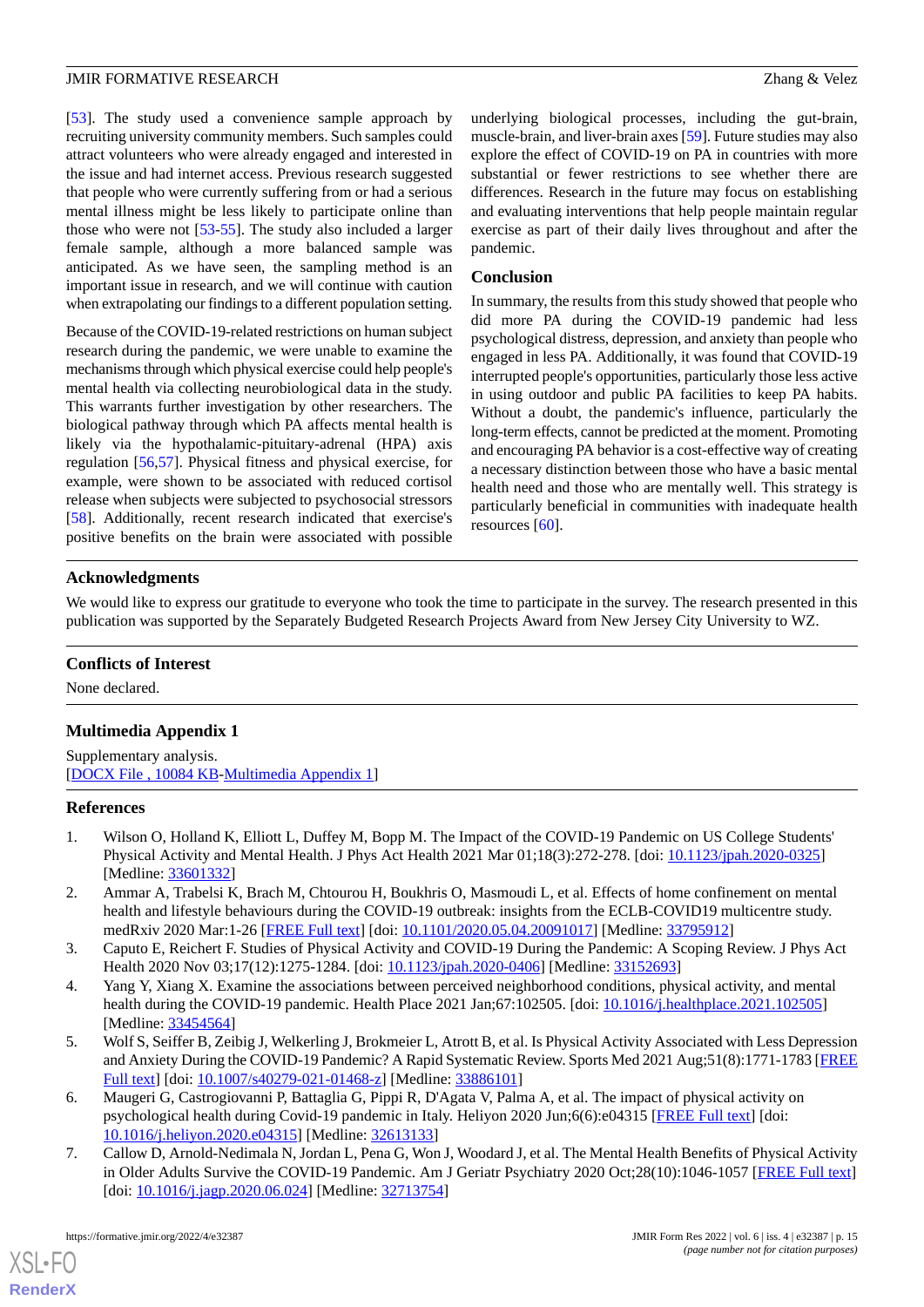- 8. Maher JP, Hevel DJ, Reifsteck EJ, Drollette ES. Physical activity is positively associated with college students' positive affect regardless of stressful life events during the COVID-19 pandemic. Psychol Sport Exerc 2021 Jan;52:101826 [\[FREE](http://europepmc.org/abstract/MED/33100905) [Full text\]](http://europepmc.org/abstract/MED/33100905) [doi: [10.1016/j.psychsport.2020.101826](http://dx.doi.org/10.1016/j.psychsport.2020.101826)] [Medline: [33100905\]](http://www.ncbi.nlm.nih.gov/entrez/query.fcgi?cmd=Retrieve&db=PubMed&list_uids=33100905&dopt=Abstract)
- <span id="page-15-0"></span>9. Schuch F, Bulzing R, Meyer J, Vancampfort D, Firth J, Stubbs B, et al. Associations of moderate to vigorous physical activity and sedentary behavior with depressive and anxiety symptoms in self-isolating people during the COVID-19 pandemic: A cross-sectional survey in Brazil. Psychiatry Res 2020 Oct;292:113339 [\[FREE Full text\]](http://europepmc.org/abstract/MED/32745795) [doi: [10.1016/j.psychres.2020.113339](http://dx.doi.org/10.1016/j.psychres.2020.113339)] [Medline: [32745795\]](http://www.ncbi.nlm.nih.gov/entrez/query.fcgi?cmd=Retrieve&db=PubMed&list_uids=32745795&dopt=Abstract)
- <span id="page-15-2"></span><span id="page-15-1"></span>10. Xiao Y, Becerik-Gerber B, Lucas G, Roll S. Impacts of Working From Home During COVID-19 Pandemic on Physical and Mental Well-Being of Office Workstation Users. J Occup Environ Med 2021 Mar 01;63(3):181-190 [\[FREE Full text\]](http://europepmc.org/abstract/MED/33234875) [doi: [10.1097/JOM.0000000000002097\]](http://dx.doi.org/10.1097/JOM.0000000000002097) [Medline: [33234875\]](http://www.ncbi.nlm.nih.gov/entrez/query.fcgi?cmd=Retrieve&db=PubMed&list_uids=33234875&dopt=Abstract)
- <span id="page-15-3"></span>11. Stockwell S, Trott M, Tully M, Shin J, Barnett Y, Butler L, et al. Changes in physical activity and sedentary behaviours from before to during the COVID-19 pandemic lockdown: a systematic review. BMJ Open Sport Exerc Med 2021;7(1):e000960 [\[FREE Full text](https://doi.org/10.1136/bmjsem-2020-000960)] [doi: [10.1136/bmjsem-2020-000960](http://dx.doi.org/10.1136/bmjsem-2020-000960)] [Medline: [34192010](http://www.ncbi.nlm.nih.gov/entrez/query.fcgi?cmd=Retrieve&db=PubMed&list_uids=34192010&dopt=Abstract)]
- <span id="page-15-4"></span>12. Schrempft S, Jackowska M, Hamer M, Steptoe A. Associations between social isolation, loneliness, and objective physical activity in older men and women. BMC Public Health 2019 Jan 16;19(1):74 [\[FREE Full text\]](https://bmcpublichealth.biomedcentral.com/articles/10.1186/s12889-019-6424-y) [doi: [10.1186/s12889-019-6424-y\]](http://dx.doi.org/10.1186/s12889-019-6424-y) [Medline: [30651092](http://www.ncbi.nlm.nih.gov/entrez/query.fcgi?cmd=Retrieve&db=PubMed&list_uids=30651092&dopt=Abstract)]
- <span id="page-15-5"></span>13. Craft LL, Perna FM. The Benefits of Exercise for the Clinically Depressed. Prim Care Companion J Clin Psychiatry 2004;6(3):104-111 [[FREE Full text](http://www.psychiatrist.com/pcc/benefits-exercise-clinically-depressed)] [doi: [10.4088/pcc.v06n0301](http://dx.doi.org/10.4088/pcc.v06n0301)] [Medline: [15361924\]](http://www.ncbi.nlm.nih.gov/entrez/query.fcgi?cmd=Retrieve&db=PubMed&list_uids=15361924&dopt=Abstract)
- <span id="page-15-6"></span>14. Cooney GM, Dwan K, Greig CA, Lawlor DA, Rimer J, Waugh FR, et al. Exercise for depression. Cochrane Database Syst Rev 2013 Sep 12(9):CD004366. [doi: [10.1002/14651858.CD004366.pub6\]](http://dx.doi.org/10.1002/14651858.CD004366.pub6) [Medline: [24026850\]](http://www.ncbi.nlm.nih.gov/entrez/query.fcgi?cmd=Retrieve&db=PubMed&list_uids=24026850&dopt=Abstract)
- <span id="page-15-7"></span>15. Füzéki E, Groneberg DA, Banzer W. Physical activity during COVID-19 induced lockdown: recommendations. J Occup Med Toxicol 2020 Aug 12;15(1):25 [\[FREE Full text\]](https://occup-med.biomedcentral.com/articles/10.1186/s12995-020-00278-9) [doi: [10.1186/s12995-020-00278-9](http://dx.doi.org/10.1186/s12995-020-00278-9)] [Medline: [32817753](http://www.ncbi.nlm.nih.gov/entrez/query.fcgi?cmd=Retrieve&db=PubMed&list_uids=32817753&dopt=Abstract)]
- <span id="page-15-8"></span>16. Meyer J, McDowell C, Lansing J, Brower C, Smith L, Tully M, et al. Changes in Physical Activity and Sedentary Behavior in Response to COVID-19 and Their Associations with Mental Health in 3052 US Adults. Int J Environ Res Public Health 2020 Sep 05;17(18):1-13 [[FREE Full text](https://www.mdpi.com/resolver?pii=ijerph17186469)] [doi: [10.3390/ijerph17186469](http://dx.doi.org/10.3390/ijerph17186469)] [Medline: [32899495\]](http://www.ncbi.nlm.nih.gov/entrez/query.fcgi?cmd=Retrieve&db=PubMed&list_uids=32899495&dopt=Abstract)
- <span id="page-15-10"></span><span id="page-15-9"></span>17. Stanton R, To QG, Khalesi S, Williams SL, Alley SJ, Thwaite TL, et al. Depression, Anxiety and Stress during COVID-19: Associations with Changes in Physical Activity, Sleep, Tobacco and Alcohol Use in Australian Adults. Int J Environ Res Public Health 2020 Jun 07;17(11):1-13 [\[FREE Full text](https://www.mdpi.com/resolver?pii=ijerph17114065)] [doi: [10.3390/ijerph17114065](http://dx.doi.org/10.3390/ijerph17114065)] [Medline: [32517294](http://www.ncbi.nlm.nih.gov/entrez/query.fcgi?cmd=Retrieve&db=PubMed&list_uids=32517294&dopt=Abstract)]
- 18. Lesser IA, Nienhuis CP. The Impact of COVID-19 on Physical Activity Behavior and Well-Being of Canadians. Int J Environ Res Public Health 2020 May 31;17(11):3899 [\[FREE Full text](https://www.mdpi.com/resolver?pii=ijerph17113899)] [doi: [10.3390/ijerph17113899\]](http://dx.doi.org/10.3390/ijerph17113899) [Medline: [32486380\]](http://www.ncbi.nlm.nih.gov/entrez/query.fcgi?cmd=Retrieve&db=PubMed&list_uids=32486380&dopt=Abstract)
- <span id="page-15-12"></span><span id="page-15-11"></span>19. Löwe B, Wahl I, Rose M, Spitzer C, Glaesmer H, Wingenfeld K, et al. A 4-item measure of depression and anxiety: validation and standardization of the Patient Health Questionnaire-4 (PHQ-4) in the general population. J Affect Disord 2010 Apr;122(1-2):86-95. [doi: [10.1016/j.jad.2009.06.019](http://dx.doi.org/10.1016/j.jad.2009.06.019)] [Medline: [19616305\]](http://www.ncbi.nlm.nih.gov/entrez/query.fcgi?cmd=Retrieve&db=PubMed&list_uids=19616305&dopt=Abstract)
- <span id="page-15-13"></span>20. Kroenke K, Spitzer R, Williams J, Löwe B. An ultra-brief screening scale for anxiety and depression: the PHQ-4. Psychosomatics 2009;50(6):613-621. [doi: [10.1176/appi.psy.50.6.613\]](http://dx.doi.org/10.1176/appi.psy.50.6.613) [Medline: [19996233](http://www.ncbi.nlm.nih.gov/entrez/query.fcgi?cmd=Retrieve&db=PubMed&list_uids=19996233&dopt=Abstract)]
- <span id="page-15-14"></span>21. Kerper LF, Spies C, Tillinger J, Wegscheider K, Salz A, Weiss-Gerlach E, et al. Screening for Depression, Anxiety, and General Psychological Distress in Pre-operative Surgical Patients: A Psychometric Analysis of the Patient Health Questionnaire 4 (Phq-4). clinhp 2014 Apr;4(1):5-14. [doi: [10.29102/clinhp.14002](http://dx.doi.org/10.29102/clinhp.14002)]
- <span id="page-15-15"></span>22. Staples LG, Dear BF, Gandy M, Fogliati V, Fogliati R, Karin E, et al. Psychometric properties and clinical utility of brief measures of depression, anxiety, and general distress: The PHQ-2, GAD-2, and K-6. Gen Hosp Psychiatry 2019;56:13-18 [[FREE Full text](https://linkinghub.elsevier.com/retrieve/pii/S0163-8343(18)30371-2)] [doi: [10.1016/j.genhosppsych.2018.11.003](http://dx.doi.org/10.1016/j.genhosppsych.2018.11.003)] [Medline: [30508772\]](http://www.ncbi.nlm.nih.gov/entrez/query.fcgi?cmd=Retrieve&db=PubMed&list_uids=30508772&dopt=Abstract)
- <span id="page-15-16"></span>23. Kroenke K, Spitzer RL, Williams JBW, Monahan PO, Löwe B. Anxiety disorders in primary care: prevalence, impairment, comorbidity, and detection. Ann Intern Med 2007 Mar 06;146(5):317-325. [doi: [10.7326/0003-4819-146-5-200703060-00004\]](http://dx.doi.org/10.7326/0003-4819-146-5-200703060-00004) [Medline: [17339617](http://www.ncbi.nlm.nih.gov/entrez/query.fcgi?cmd=Retrieve&db=PubMed&list_uids=17339617&dopt=Abstract)]
- <span id="page-15-17"></span>24. Kroenke K, Spitzer RL, Williams JB. The Patient Health Questionnaire-2: validity of a two-item depression screener. Med Care 2003;41(11):1284-1292 [\[FREE Full text\]](https://www.jstor.org/stable/3768417?seq=1#metadata_info_tab_contents)
- <span id="page-15-18"></span>25. Kocalevent R, Finck C, Jimenez-Leal W, Sautier L, Hinz A. Standardization of the Colombian version of the PHQ-4 in the general population. BMC Psychiatry 2014 Jul 19;14:205 [[FREE Full text](https://bmcpsychiatry.biomedcentral.com/articles/10.1186/1471-244X-14-205)] [doi: [10.1186/1471-244X-14-205\]](http://dx.doi.org/10.1186/1471-244X-14-205) [Medline: [25037706](http://www.ncbi.nlm.nih.gov/entrez/query.fcgi?cmd=Retrieve&db=PubMed&list_uids=25037706&dopt=Abstract)]
- <span id="page-15-20"></span><span id="page-15-19"></span>26. Camacho-Rivera M, Islam JY, Vidot DC, Jariwala S. Prevalence and Risk Factors of COVID-19 Symptoms among U.S. Adults with Allergies. Int J Environ Res Public Health 2021 Feb 24;18(5):1-9 [\[FREE Full text\]](https://www.mdpi.com/resolver?pii=ijerph18052231) [doi: [10.3390/ijerph18052231](http://dx.doi.org/10.3390/ijerph18052231)] [Medline: [33668246](http://www.ncbi.nlm.nih.gov/entrez/query.fcgi?cmd=Retrieve&db=PubMed&list_uids=33668246&dopt=Abstract)]
- 27. Robinson L, Schulz J, Wiborg Ø, Johnston E. The COVID connection: pandemic anxiety, COVID-19 comprehension, and digital confidence. Am Behav Sci 2021 Apr 12;65(12):1721-1746. [doi: [10.1177/00027642211003155\]](http://dx.doi.org/10.1177/00027642211003155)
- 28. Bell C. DSM-IV: Diagnostic and Statistical Manual of Mental Disorders. JAMA 1994 Sep 14;272(10):828. [doi: [10.1001/jama.1994.03520100096046](http://dx.doi.org/10.1001/jama.1994.03520100096046)]
- 29. Craig CL, Marshall AL, Sjöström M, Bauman AE, Booth ML, Ainsworth BE, et al. International Physical Activity Questionnaire: 12-Country Reliability and Validity. Medicine & Science in Sports & Exercise 2003;35(8):1381-1395. [doi: [10.1249/01.mss.0000078924.61453.fb\]](http://dx.doi.org/10.1249/01.mss.0000078924.61453.fb)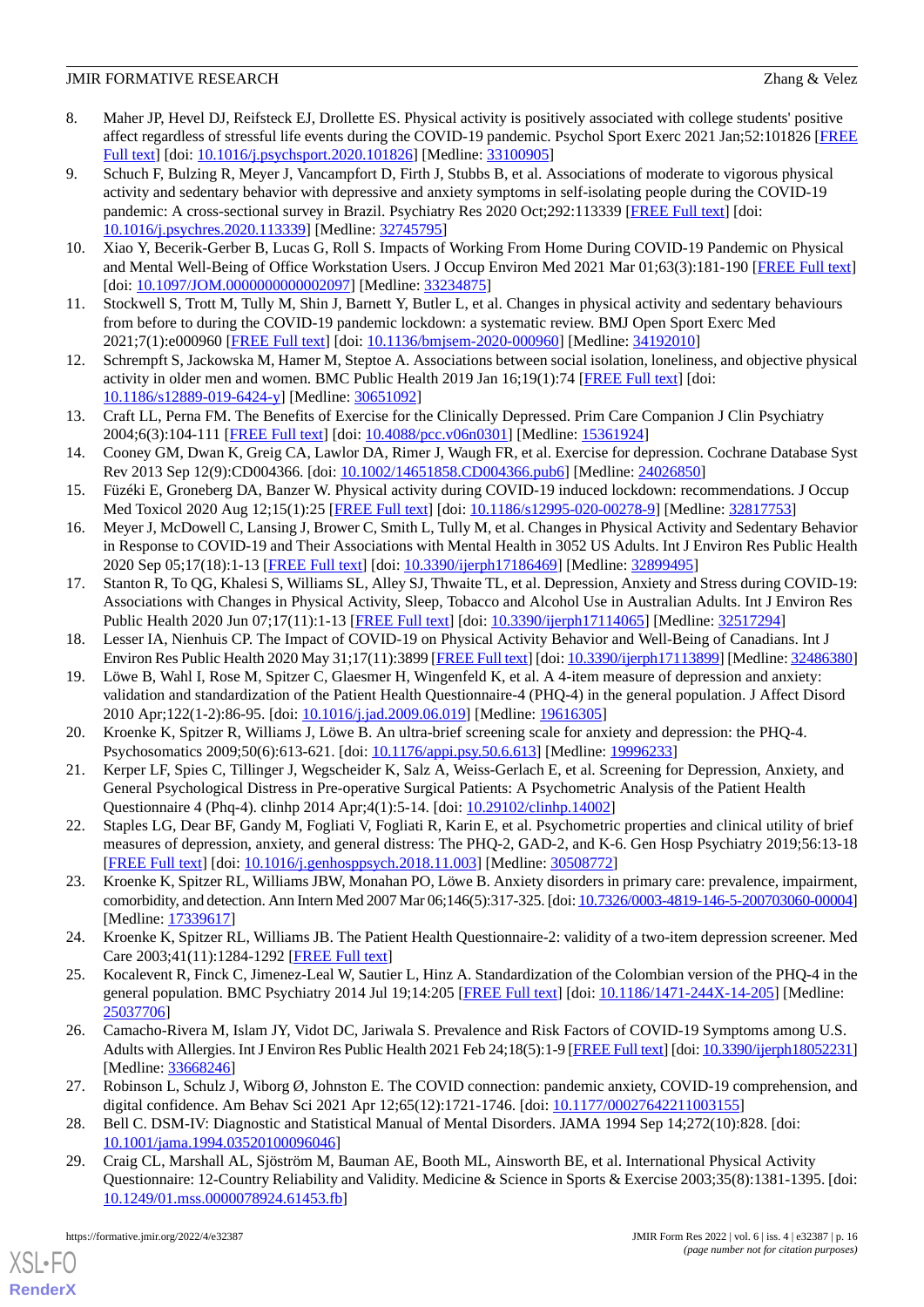- <span id="page-16-0"></span>30. Hagströmer M, Oja P, Sjöström M. The International Physical Activity Questionnaire (IPAQ): a study of concurrent and construct validity. Public Health Nutr 2006 Sep;9(6):755-762. [doi: [10.1079/phn2005898](http://dx.doi.org/10.1079/phn2005898)] [Medline: [16925881\]](http://www.ncbi.nlm.nih.gov/entrez/query.fcgi?cmd=Retrieve&db=PubMed&list_uids=16925881&dopt=Abstract)
- <span id="page-16-2"></span><span id="page-16-1"></span>31. PhenX Toolkit. COVID-19 Protocol Library. URL: <https://www.phenxtoolkit.org/covid19> [accessed 2021-06-20]
- 32. Armstrong K, Khawaja N. Gender Differences in Anxiety: an Investigation of the Symptoms, Cognitions, and Sensitivity Towards Anxiety in a Nonclinical Population. Behav. Cogn. Psychother 2002 Apr 16;30(2):227-231. [doi: [10.1017/s1352465802002114\]](http://dx.doi.org/10.1017/s1352465802002114)
- 33. Bruine DBW. Age differences in COVID-19 risk perceptions and mental health: evidence from a national U.S. survey conducted in March 2020. J Gerontol 2021;76(2):e24-e29. [Medline: [32470120\]](http://www.ncbi.nlm.nih.gov/entrez/query.fcgi?cmd=Retrieve&db=PubMed&list_uids=32470120&dopt=Abstract)
- 34. Niedzwiedz C, Green M, Benzeval M, Campbell D, Craig P, Demou E, et al. Mental health and health behaviours before and during the initial phase of the COVID-19 lockdown: longitudinal analyses of the UK Household Longitudinal Study. J Epidemiol Community Health 2021 Mar;75(3):224-231 [\[FREE Full text](http://jech.bmj.com/lookup/pmidlookup?view=long&pmid=32978210)] [doi: [10.1136/jech-2020-215060](http://dx.doi.org/10.1136/jech-2020-215060)] [Medline: [32978210](http://www.ncbi.nlm.nih.gov/entrez/query.fcgi?cmd=Retrieve&db=PubMed&list_uids=32978210&dopt=Abstract)]
- <span id="page-16-4"></span><span id="page-16-3"></span>35. Pieh C, O´Rourke T, Budimir S, Probst T. Relationship quality and mental health during COVID-19 lockdown. PLoS ONE 2020 Sep 11;15(9):e0238906. [doi: [10.1371/journal.pone.0238906\]](http://dx.doi.org/10.1371/journal.pone.0238906)
- <span id="page-16-5"></span>36. Chen H, Cohen P, Chen S. How Big is a Big Odds Ratio? Interpreting the Magnitudes of Odds Ratios in Epidemiological Studies. Communications in Statistics - Simulation and Computation 2010 Mar 31;39(4):860-864. [doi: [10.1080/03610911003650383\]](http://dx.doi.org/10.1080/03610911003650383)
- <span id="page-16-6"></span>37. Meyer J, Herring M, McDowell C, Lansing J, Brower C, Schuch F, et al. Joint prevalence of physical activity and sitting time during COVID-19 among US adults in April 2020. Prev Med Rep 2020 Dec;20:101256. [doi: [10.1016/j.pmedr.2020.101256](http://dx.doi.org/10.1016/j.pmedr.2020.101256)]
- <span id="page-16-7"></span>38. Eysenck M, Fajkowska M. Anxiety and depression: toward overlapping and distinctive features. Cogn Emot 2018 Nov;32(7):1391-1400. [doi: [10.1080/02699931.2017.1330255\]](http://dx.doi.org/10.1080/02699931.2017.1330255) [Medline: [28608767\]](http://www.ncbi.nlm.nih.gov/entrez/query.fcgi?cmd=Retrieve&db=PubMed&list_uids=28608767&dopt=Abstract)
- <span id="page-16-8"></span>39. Xiang M, Tan X, Sun J, Yang H, Zhao X, Liu L, et al. Relationship of Physical Activity With Anxiety and Depression Symptoms in Chinese College Students During the COVID-19 Outbreak. Front Psychol 2020 Nov 20;11:582436 [[FREE](https://doi.org/10.3389/fpsyg.2020.582436) [Full text\]](https://doi.org/10.3389/fpsyg.2020.582436) [doi: [10.3389/fpsyg.2020.582436\]](http://dx.doi.org/10.3389/fpsyg.2020.582436) [Medline: [33329238\]](http://www.ncbi.nlm.nih.gov/entrez/query.fcgi?cmd=Retrieve&db=PubMed&list_uids=33329238&dopt=Abstract)
- <span id="page-16-9"></span>40. Rebar AL, Stanton R, Geard D, Short C, Duncan MJ, Vandelanotte C. A meta-meta-analysis of the effect of physical activity on depression and anxiety in non-clinical adult populations. Health Psychol Rev 2015;9(3):366-378. [doi: [10.1080/17437199.2015.1022901\]](http://dx.doi.org/10.1080/17437199.2015.1022901) [Medline: [25739893\]](http://www.ncbi.nlm.nih.gov/entrez/query.fcgi?cmd=Retrieve&db=PubMed&list_uids=25739893&dopt=Abstract)
- 41. Khundam C, Nöel F. A Study of Physical Fitness and Enjoyment on Virtual Running for Exergames. International Journal of Computer Games Technology 2021 Apr 30;2021:1-16. [doi: [10.1155/2021/6668280\]](http://dx.doi.org/10.1155/2021/6668280)
- <span id="page-16-11"></span><span id="page-16-10"></span>42. Mentiplay BF, FitzGerald TL, Clark RA, Bower KJ, Denehy L, Spittle AJ. Do video game interventions improve motor outcomes in children with developmental coordination disorder? A systematic review using the ICF framework. BMC Pediatr 2019 Jan 16;19(1):1-15 [\[FREE Full text\]](https://bmcpediatr.biomedcentral.com/articles/10.1186/s12887-018-1381-7) [doi: [10.1186/s12887-018-1381-7\]](http://dx.doi.org/10.1186/s12887-018-1381-7) [Medline: [30651097\]](http://www.ncbi.nlm.nih.gov/entrez/query.fcgi?cmd=Retrieve&db=PubMed&list_uids=30651097&dopt=Abstract)
- <span id="page-16-12"></span>43. Stranick T, Lopez C. Leveraging Virtual Reality and Exergames to Promote Physical Activity. In: International Conference on Human-Computer Interaction. Cham: Springer; 2021.
- 44. Rosenfield S, Mouzon D. Gender and Mental Health. In: Handbook of the sociology of mental health. Dordrecht: Springer; 2013:277-296.
- <span id="page-16-13"></span>45. Wang Y, Kala MP, Jafar TH. Factors associated with psychological distress during the coronavirus disease 2019 (COVID-19) pandemic on the predominantly general population: A systematic review and meta-analysis. PLoS One 2020;15(12):e0244630 [[FREE Full text](https://dx.plos.org/10.1371/journal.pone.0244630)] [doi: [10.1371/journal.pone.0244630](http://dx.doi.org/10.1371/journal.pone.0244630)] [Medline: [33370404](http://www.ncbi.nlm.nih.gov/entrez/query.fcgi?cmd=Retrieve&db=PubMed&list_uids=33370404&dopt=Abstract)]
- <span id="page-16-14"></span>46. Khademian F, Delavari S, Koohjani Z, Khademian Z. An investigation of depression, anxiety, and stress and its relating factors during COVID-19 pandemic in Iran. BMC Public Health 2021 Feb 03;21(1):275 [\[FREE Full text\]](https://bmcpublichealth.biomedcentral.com/articles/10.1186/s12889-021-10329-3) [doi: [10.1186/s12889-021-10329-3\]](http://dx.doi.org/10.1186/s12889-021-10329-3) [Medline: [33535992\]](http://www.ncbi.nlm.nih.gov/entrez/query.fcgi?cmd=Retrieve&db=PubMed&list_uids=33535992&dopt=Abstract)
- <span id="page-16-15"></span>47. Varma P, Junge M, Meaklim H, Jackson M. Younger people are more vulnerable to stress, anxiety and depression during COVID-19 pandemic: A global cross-sectional survey. Prog Neuropsychopharmacol Biol Psychiatry 2021 Jul 13;109:110236 [[FREE Full text](http://europepmc.org/abstract/MED/33373680)] [doi: [10.1016/j.pnpbp.2020.110236](http://dx.doi.org/10.1016/j.pnpbp.2020.110236)] [Medline: [33373680\]](http://www.ncbi.nlm.nih.gov/entrez/query.fcgi?cmd=Retrieve&db=PubMed&list_uids=33373680&dopt=Abstract)
- <span id="page-16-16"></span>48. Plurphanswat N, Kaestner R, Rodu B. The Effect of Smoking on Mental Health. Am J Health Behav 2017 Jul 01;41(4):471-483. [doi: [10.5993/AJHB.41.4.12](http://dx.doi.org/10.5993/AJHB.41.4.12)] [Medline: [28601107](http://www.ncbi.nlm.nih.gov/entrez/query.fcgi?cmd=Retrieve&db=PubMed&list_uids=28601107&dopt=Abstract)]
- <span id="page-16-18"></span><span id="page-16-17"></span>49. Grundström J, Konttinen H, Berg N, Kiviruusu O. Associations between relationship status and mental well-being in different life phases from young to middle adulthood. SSM Popul Health 2021 Jun;14:100774 [\[FREE Full text\]](https://linkinghub.elsevier.com/retrieve/pii/S2352-8273(21)00049-5) [doi: [10.1016/j.ssmph.2021.100774\]](http://dx.doi.org/10.1016/j.ssmph.2021.100774) [Medline: [33869721](http://www.ncbi.nlm.nih.gov/entrez/query.fcgi?cmd=Retrieve&db=PubMed&list_uids=33869721&dopt=Abstract)]
- 50. Belo P, Navarro-Pardo E, Pocinho R, Carrana P, Margarido C. Relationship between mental health and the education level in elderly people: mediation of leisure attitude. Front Psychol 2020:573. [doi: [10.3389/FPSYG.2020.00573/BIBTEX](http://dx.doi.org/10.3389/FPSYG.2020.00573/BIBTEX)]
- 51. Saffer H, Dave D, Grossman M, Leung L. Racial, Ethnic, and Gender Differences in Physical Activity. J Hum Cap 2013;7(4):378-410 [[FREE Full text](http://europepmc.org/abstract/MED/25632311)] [doi: [10.1086/671200\]](http://dx.doi.org/10.1086/671200) [Medline: [25632311\]](http://www.ncbi.nlm.nih.gov/entrez/query.fcgi?cmd=Retrieve&db=PubMed&list_uids=25632311&dopt=Abstract)
- 52. Carriedo A, Cecchini JA, Fernandez-Rio J, Méndez-Giménez A. COVID-19, Psychological Well-being and Physical Activity Levels in Older Adults During the Nationwide Lockdown in Spain. Am J Geriatr Psychiatry 2020 Nov;28(11):1146-1155 [[FREE Full text](http://europepmc.org/abstract/MED/32919872)] [doi: [10.1016/j.jagp.2020.08.007\]](http://dx.doi.org/10.1016/j.jagp.2020.08.007) [Medline: [32919872\]](http://www.ncbi.nlm.nih.gov/entrez/query.fcgi?cmd=Retrieve&db=PubMed&list_uids=32919872&dopt=Abstract)